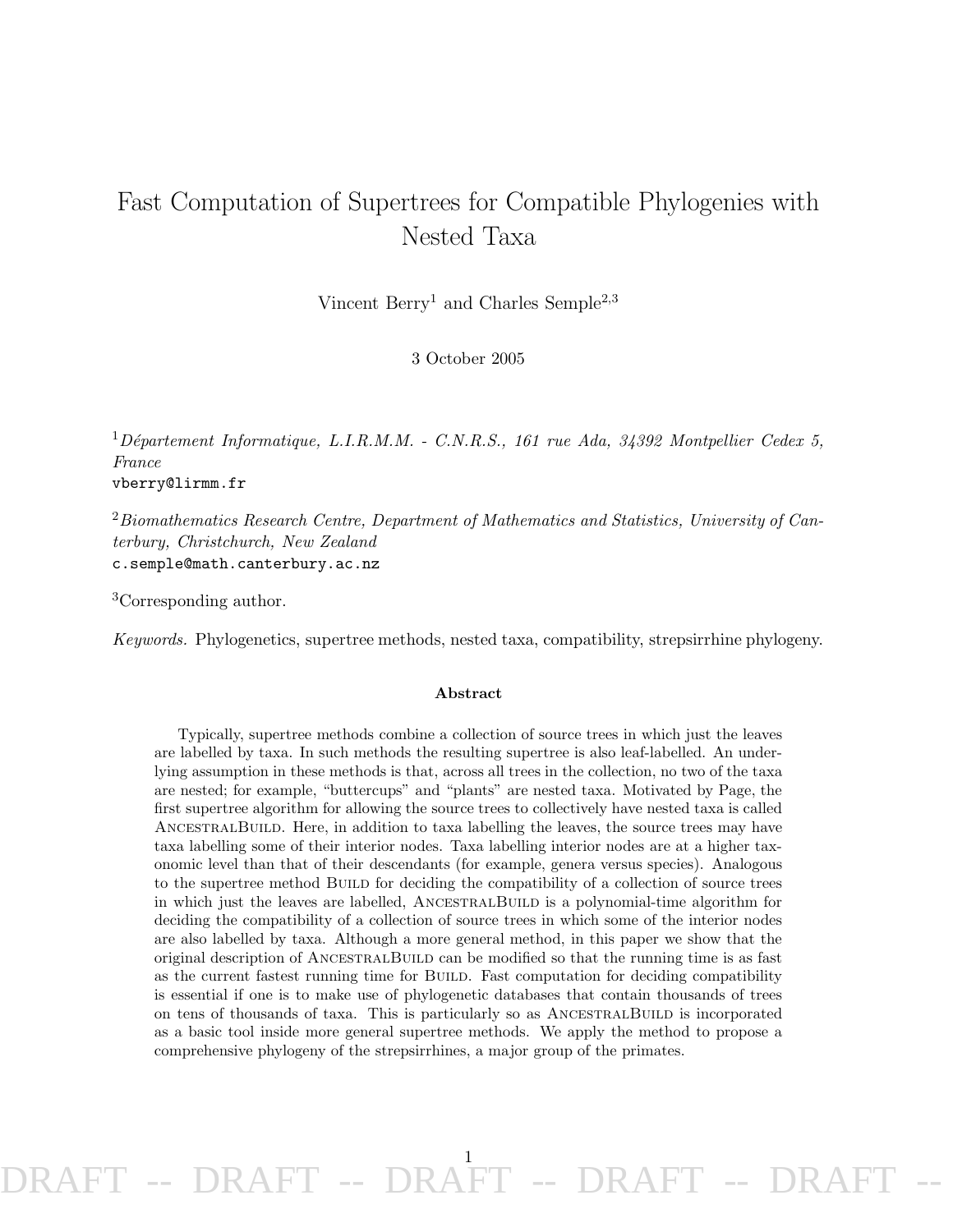## 1 Introduction

Supertree methods are a fundamental and practical way of inferring phylogenies. Generally speaking, these methods amalgamate a collection of "source" trees on overlapping subsets of taxa into a single parent tree that contains the taxa of all of the source trees. This parent tree is called a supertree. This approach to constructing evolutionary trees is particularly appealing because it allows the inference of an evolutionary scenario from a combination of analyses differing in the set of taxa they encompass as well as in the primary data from which they were conducted (for example, molecular or morphological studies). The increasing popularity of these methods and the diversity of ways in which they can be used is highlighted in a recently published book (Bininda-Emonds, 2004).

Historically, supertree methods amalgamate collections of source trees in which just the leaves are labelled by taxa, with the resulting supertree also having the property that taxa are only attached at leaves. On this basis, supertree methods can deal with taxa at different taxonomic levels only in the case where the leaves of the source trees represent non-nested taxa (e.g., "elephant" and "mammal" should not be represented as two distinct leaves amongst the source trees as the former taxa is nested inside the latter taxa). However, in supertree studies this situation does occur, especially concerning outgroups. For example, a source tree containing strepsirrhine species would include Haplorrhini, a sub-order, as an outgroup leaf, and another source tree on primates would include several haplorrhine species as leaves, while the latter are nested inside the former taxon. Because of the assumption that taxa of the source trees are non-nested, traditional supertree methods produce in that case an incorrect supertree. Thus, traditional supertree methods have limited use in the case of nested taxa, as arises when one is to amalgamate trees from phylogenetic databases such as TreeBASE (Sanderson et al., 1993) as was recently highlighted by Page (2004). Indeed, TreeBASE incorporates trees from many different published phylogenetic studies that focus on a variety of different biological problems, and hence consider evolutionary relationships at different taxonomic levels.

As a consequence of this limitation, Page (2004) motivated the task of designing supertree methods that allow the interior nodes as well as all of the leaves to represent taxa in the source trees. In these nested-taxa source trees, an interior label corresponds to a taxon at a higher taxonomic level than any of its descendants. Note that interior labels can be either available initially in the source trees, or added to some source trees based on taxa present in other source trees at the time the collection of studied source trees is formed. The first computational problem that arises is to find a polynomial-time algorithm for deciding whether or not a collection of nested-taxa source trees is compatible and, if so, constructing an appropriate supertree.

In answer to this problem, Daniel and Semple (2004) provided an algorithm called AncestralBuild. This algorithm generalizes Build, one of the first supertree methods (Aho et al., 1981). The polynomial-time algorithm BUILD takes a collection  $P$  of rooted leaf-labelled trees as input and decides whether or not  $P$  is compatible, in which case it returns a leaf-labelled supertree that *displays*  $\mathcal{P}$ . That is, the supertree preserves all of the relative groupings of taxa present in the source trees. For a collection of nested-taxa trees, if a supertree preserves all ancestral relationships as well as all groupings of taxa, then the supertree is said to ancestrally display this collection and the collection is said to be *ancestrally compatible*. These concepts are formally defined in the next section. The algorithm ANCESTRALBUILD takes a collection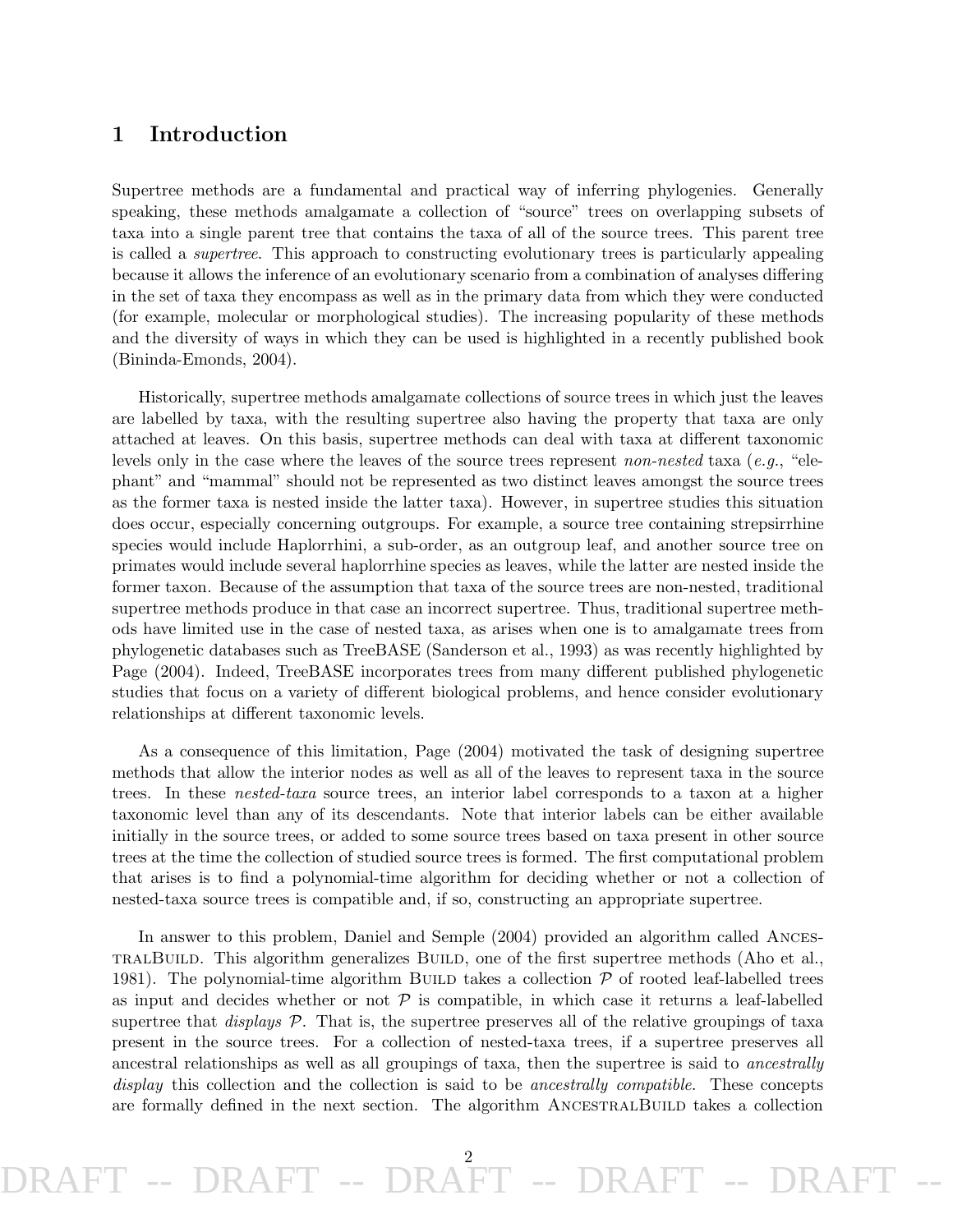$P$  of nested-taxa trees as input and outputs a supertree that ancestrally displays  $P$  if such a supertree exists, otherwise it states that the collection is not ancestrally compatible. Though designed to handle trees containing taxa at both internal nodes and leaves, ANCESTRALBUILD also accepts collections of source trees that have taxa only at the leaves, because leaf-labelled trees are a special case of nested-taxa trees. In that particular case, ANCESTRALBUILD decides the compatibility of the source trees in the usual sense. Consequently, it does indeed generalize Build.

AncestralBuild has the desirable property to give an exact answer in polynomial-time (Daniel and Semple, 2004). However, there can be three objections to its use. First, for incompatible phylogenies to be combined, an all-or-nothing algorithm, that is just stating the incompatibility when it arises, is not sufficient. Second, even for the easiest case of source trees that are all fully-resolved and have taxa only at the leaves, the running time of the version of ANCESTRALBUILD stated in Daniel and Semple (2004) is  $O(t^2n^3)$ , where t is the number of source trees and  $n$  is the number of taxa. Despite being polynomial, this running time makes ANCESTRALBUILD a reasonably slow algorithm in practice, particularly if it is to handle the thousands of trees stored in databases such as TreeBASE. Third, in the absence of internal labels in the source trees, the method will build a nonsensical supertree, not knowing for instance that the "mammal" taxon met in one tree is an ancestor of "elephant", present in another tree. We answer these three objections below.

Inferring a supertree for incompatible source trees. Primary data sequences are getting longer and phylogenetic methods more accurate, so that a reasonable number of published phylogenies are compatible. For example, Llabrés et al. (2005) found a very low rate of incompatible trees in TreeBASE. However, it is still relatively frequent that one has to deal with incompatible source trees. For example, it is well-known that gene trees may conflict with species trees (due to e.g., lateral gene transfer or hybridization), and that some trees may contain erroneous branches inferred due to noisy information for some internal edges in the primary data. In the former case, one may want to construct a supertree to identify the disagreements between the gene trees and the species trees. In such cases, an all-or-nothing algorithm may not be enough and one can understandably prefer a more general supertree method that outputs a supertree that either conflicts with or omits some information present in the source trees. However, for any general supertree method, a basic property that one would always like is that of *consistency*; that is, if the source trees carry no conflicting information, then the supertree returned by the method displays each of the source trees. Because the property of consistency is such a compelling property, many general supertree methods dealing with leaf-labelled trees (respectively, nested-taxa trees) are likely either to have BUILD (respectively, ANCESTRALBUILD) as a subroutine or to be a variant of Build (respectively, AncestralBuild). Indeed, this is already the case for some general methods: both MINCUTSUPERTREE (Semple and Steel, 2000) method and its modified version (Page, 2002) are variants of Build and, more recently, Daniel and Semple (2005) describe a class of general supertree methods for nested-taxa source trees that is a variant of ANCESTRALBUILD. (This class and more particularly the underlying general supertree method NESTEDSUPERTREE is described further in Section 7.1.) Moreover, these all-or-nothing algorithms can be repeatedly used in simple schemes to extract compatible parts out of a collection of incompatible source trees. We highlight two examples of such schemes in the discussion part of this paper.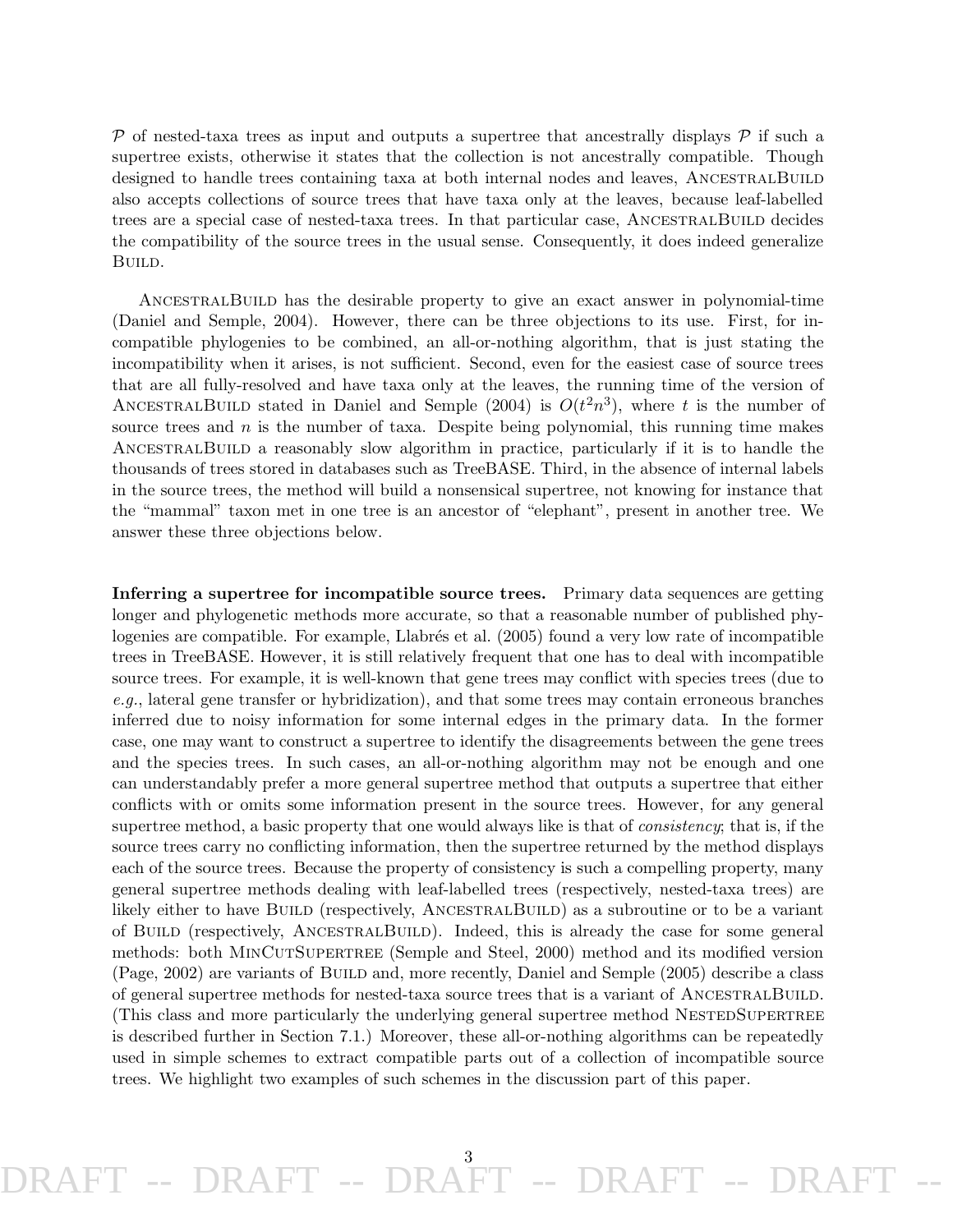Reasonable running time. Given the amount of information in current tree databases, it is not unreasonable to try to amalgamate hundreds of trees that collectively contains thousands of taxa and, consequently, fast algorithms are essential. To deal with fully-resolved (*i.e.*, binary) leaf-labelled trees, Henzinger et al. (1999) proposed a fast implementation of BUILD that runs in  $O(mn^{\frac{1}{2}})$  time, where m is the total sum of the number of nodes in each of the source trees and *n* is the total number of taxa<sup>1</sup>. For comparison between this running time and the  $O(t^2 n^3)$ running time of ANCESTRALBUILD, note that m can range from  $O(n)$  to  $O(tn)$ . Thus, the running time of ANCESTRALBUILD as stated in Daniel and Semple (2004) is still relatively slow compared to the implementation provided by Henzinger et al. (1999) for BUILD in the special case of fully-resolved leaf-labelled trees. However, comparing the gap between these running times provides hope for improving ANCESTRALBUILD on this aspect, despite the latter being a much more general algorithm for it allows nested-taxa trees and trees that are partially resolved. In this paper we describe several modifications to ANCESTRALBUILD that greatly reduce its computational complexity. Some of these modifications have a similar flavour to techniques used in Henzinger et al. (1999). The running time of ANCESTRALBUILD resulting from these modifications is as fast as the current fastest algorithm for source trees in which only the leaves are labelled (Henzinger et al., 1999). More particularly, the achieved running time is almost linear in the size of the source trees, when these trees are fully-resolved. Furthermore, extending the implementation of Henzinger et al. (1999) for BUILD in the most canonical and efficient way to allow partially-resolved leaf-labelled trees in its input, we also show that the running time of our modification of ANCESTRALBUILD is the same as that for this extension of BUILD.

Having a sensible supertree as output. In the case where nested taxa are present in different source trees but these trees contain no internal label, then there is no chance that AncestralBuild (or any supertree method) produces a sensible supertree without extra information. For example, if one tree contains "elephant" and another "mammal" without any tree indicating that the latter is an ancestor of the former, then the supertree output by the methods will have both taxa as tips. This situation arises because of lack of information in the source trees. Unfortunatly, this will be a frequent situation in practice because already inferred trees are usually stored without internal labels, though this is allowed by the Newick format. In such a case, all that is required for the method to produce a sensible supertree is a (partial) reference taxonomy indicating the nestings between taxa of interest. This taxonomy can be included as one extra source tree or be divided into several extra very simple trees of two vertices, where an ancestor taxon is above one of its descendant taxon. This reference taxonomy can be either built by hand, or generated automatically by a program searching taxon names in web accessible taxonomies, like NCBI's Taxonomy Browser (http://www.ncbi.nlm.nih.gov/entrez) or the Tree of Life web site (http://tolweb.org/tree). See Page and Valiente (2005) and Hibbett et al. (2005) for programs filling aims close to that one.

To describe an application of ANCESTRALBUILD, we studied the evolutionary relationships of the Strepsirrhini, one of the two major primate groups. Monophyly of this group is widely accepted but some intrasubordinal relationships were still recently under debate. Recent studies investigating strepsirrhine phylogeny involve quite different kinds of data, including mtDNA

<sup>&</sup>lt;sup>1</sup>They also proposed a variant of BUILD running in  $O(m + n^2 \log n)$  time but, in the case of compatibility, it typically resulted in a supertree with edges not supported by any part of the data, an undesirable feature for a supertree algorithm.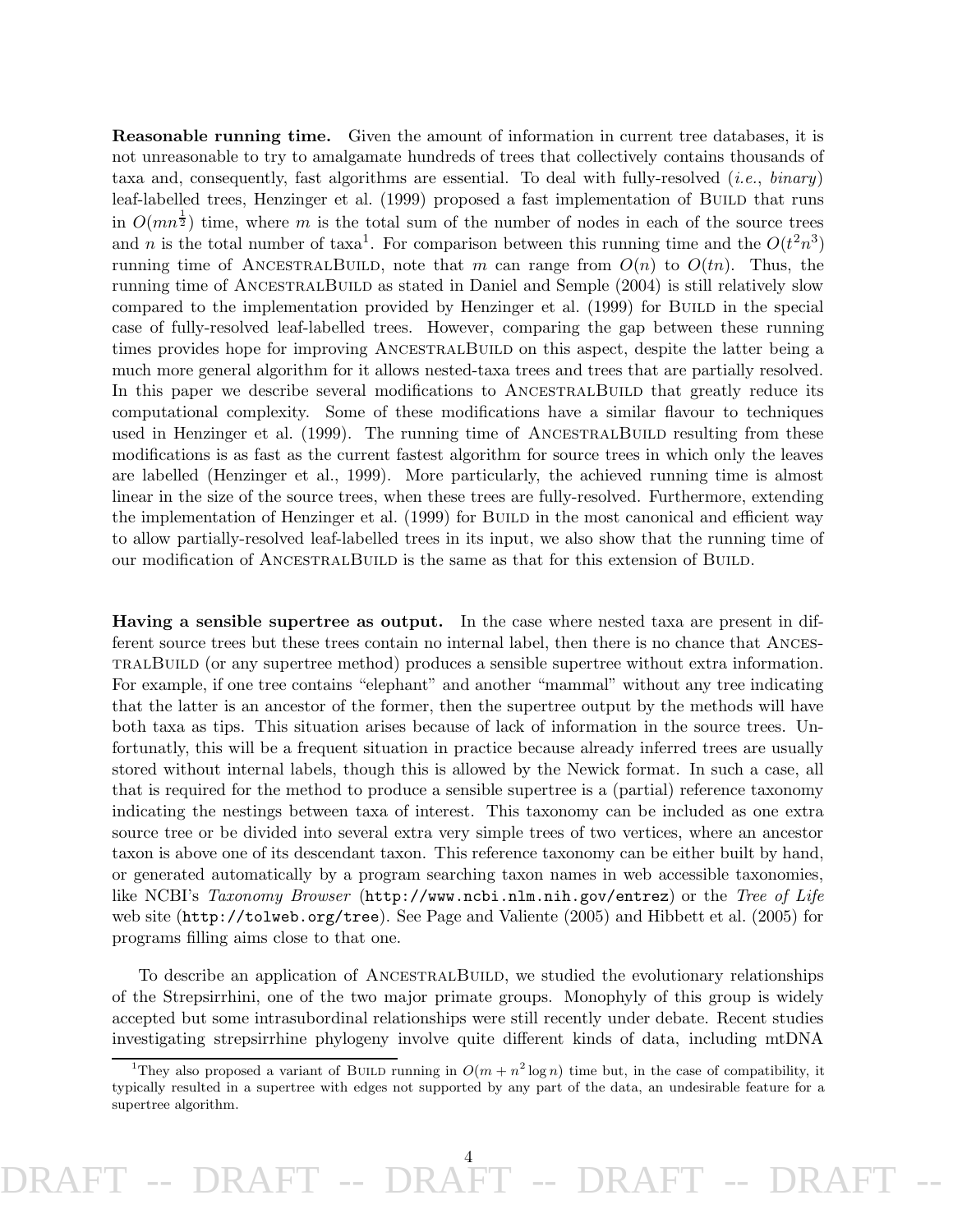sequences (Yoder et al., 2000), craniodental morphological data (Masters and Brothers, 2002) and retroposon analysis (Roos et al., 2004). We applied ANCESTRALBUILD to four phylogenies published in these papers, covering many different taxonomic levels from order to individuals. The method shows that these phylogenies are ancestrally compatible and provides as result a comprehensive supertree of the Strepsirrhini. This highlights, once again, the interest in the supertree approach, that allows to combine phylogenies inferred from different kinds of primary data.

The rest of the paper is organized as follows. The next section contains some preliminaries that are used throughout the paper. Section 3 contains a description of ANCESTRALBUILD as stated in Daniel and Semple (2004), while Section 4 describes our modification of ANCESTRALBUILD. The running time of this modification is shown in Section 5. Section 6 describes the application of AncestralBuild to obtain a strepsirrhine supertree. In addition to deciding compatibility, ANCESTRALBUILD can be used in a variety of ways for constructing supertrees from incompatible source trees. We highlight some of these ways in the last section (Section 7). Finally, the appendix contains the proof which establishes that our modification of ANCESTRALBUILD does indeed decide ancestral compatibility for a collection of nested-taxa trees as well as a pseudo-code description of this algorithm.

We end the introduction by noting that a novel approach for testing the ancestral compatibility of two rooted semi-labelled trees has been recently proposed by Llabrés et al.  $(2005)$ .

## 2 Preliminaries

In this section, we describe some concepts that are frequently used in the paper. For further details, we refer the interested reader to Semple and Steel (2003). We also note here that throughout the paper, we are only interested in rooted trees.

**Phylogenies.** The *degree* of a node v in a graph (or, in particular, a tree) is the number of edges incident with v. We denote the degree of v by  $d(v)$ . Essentially, a rooted phylogenetic X-tree is a rooted tree whose leaves are labelled with the elements of a set  $X$  of taxa. We formally define it as follows. A rooted phylogenetic tree (on X) is an ordered pair  $(T; \phi)$  consisting of a rooted tree T in which all interior nodes have degree at least three except the root which has degree at least two, and a map  $\phi$  from X to the leaf set of T that assigns each element in X to a leaf in T so that no two elements are assigned the same leaf in  $T$  and each leaf of  $T$  is assigned an element of X. A rooted phylogenetic tree is fully-resolved or *binary* if the root of T has degree two and all other interior nodes of T have degree three.

The concept of rooted phylogenetic trees naturally extends to trees in which some of the interior nodes are also labelled by taxa. Such trees, called nested-taxa trees or rooted semilabelled trees, are used to display in the same tree taxa at different taxonomic levels. More precisely, a rooted semi-labelled tree T on a taxa set X is an ordered pair  $(T; \phi)$  consisting of a rooted tree T with root node  $\rho$ , and a map  $\phi$  from X into the node set V of T such that, for all non-root nodes v of degree at most two,  $\phi$  assigns v an element of X, and if  $\rho$  has degree zero or one, then  $\phi$  also assigns  $\rho$  an element of X. If every node of T is assigned at most one taxa of X under  $\phi$ , then T is said to be *singularly labelled*. Furthermore, if T is singularly labelled and the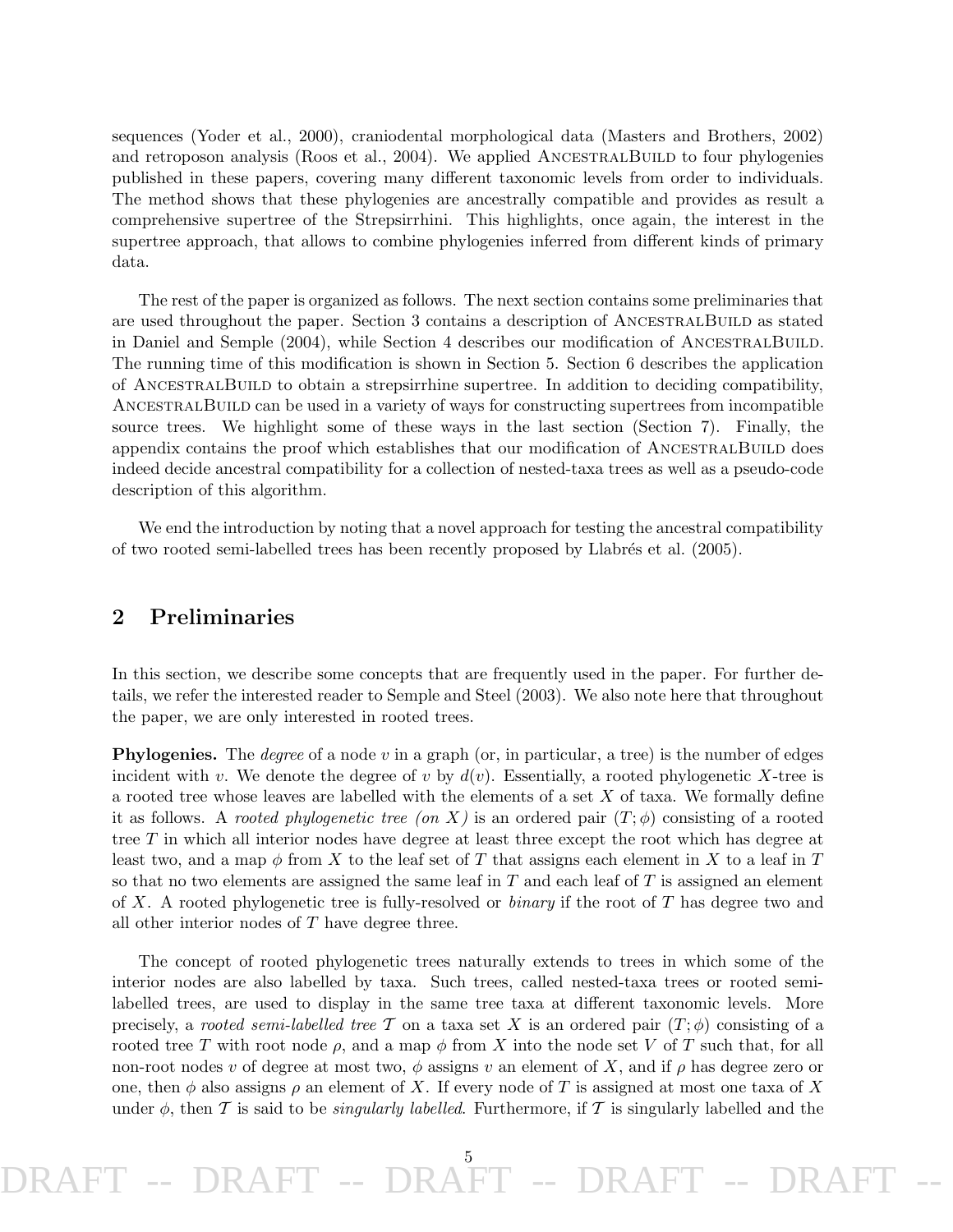

Figure 1: A compatible collection  $P$  of rooted semi-labelled trees.

degree of any node in  $T$  is at most three except for the root which has degree at most two, then we say that T is *binary*. In Figure 1, each of  $\mathcal{T}_1$ ,  $\mathcal{T}_2$ , and  $\mathcal{T}_3$  is a rooted semi-labelled tree, but  $\mathcal{T}_3$ is the only rooted semi-labelled tree that is binary.

### Remarks.

- 1. We will often write a rooted semi-labelled X-tree for a rooted semi-labelled tree on X.
- 2. Observe that rooted phylogenetic trees are special types of rooted semi-labelled trees.
- 3. To simplify matters and because we see no practical reason for nodes in the source trees to be assigned more than one taxa of  $X$ , we will assume throughout the paper that all rooted semilabelled trees that are source trees are singularly labelled. However, we note that the upgrade of the results in this paper to non-singular rooted semi-labelled trees is straightforward.

Let  $\mathcal{T} = (T, \phi)$  be a rooted semi-labelled tree on X. The set X is called the *label set* of T and we call the elements of X labels. We also use  $\mathcal{L}(\mathcal{T})$  to denote the label set of T. For example, in Figure 1,  $\mathcal{L}(\mathcal{T}_1) = \{c, d, e, f, x, y\}$ . For a node v of T, we denote the set of elements of X that are assigned to v by  $\phi^{-1}(v)$  and say that the elements in  $\phi^{-1}(v)$  label v. Furthermore, T is fully labelled if every node of T is labelled by an element of X. For a collection  $P$  of rooted semi-labelled trees, we denote the union of the label sets of the trees in  $\mathcal{P}$  by  $\mathcal{L}(\mathcal{P})$ . Thus, for example, for the collection  $P$  of rooted semi-labelled trees shown in Figure 1, we have  $\mathcal{L}(\mathcal{P}) = \{a, b, c, d, e, f, x, y, z\}.$ 

Let  $\mathcal{T} = (T, \phi)$  be a rooted semi-labelled tree, and let  $a, b \in \mathcal{L}(\mathcal{T})$ . We say that a is a descendant (label) of b (or, alternatively, b is an ancestor (label) of a) if the path from the root of T to  $\phi(a)$  includes  $\phi(b)$ . Furthermore, a and b are not comparable if neither a is a descendant of b nor b is a descendant of a. Now suppose that a and b are not comparable in  $\mathcal T$ . Then the node of T that is the last common node on the paths from the root of T to  $\phi(a)$  and from the root of T to  $\phi(b)$  is called the most recent common ancestor of a and b, and is denoted mrca $\tau(a, b)$ .

Lastly, throughout the paper, for a rooted semi-labelled tree T, we will use  $|T|$  to denote the number of nodes in  $\mathcal T$ . Furthermore, for a collection  $\mathcal P$  of rooted semi-labelled trees, we will use m to denote  $\sum_{\mathcal{T} \in \mathcal{P}} |\mathcal{T}|$ .

Compatibility. We will describe the notion of compatibility for rooted phylogenetic trees first, before extending this notion to rooted semi-labelled trees.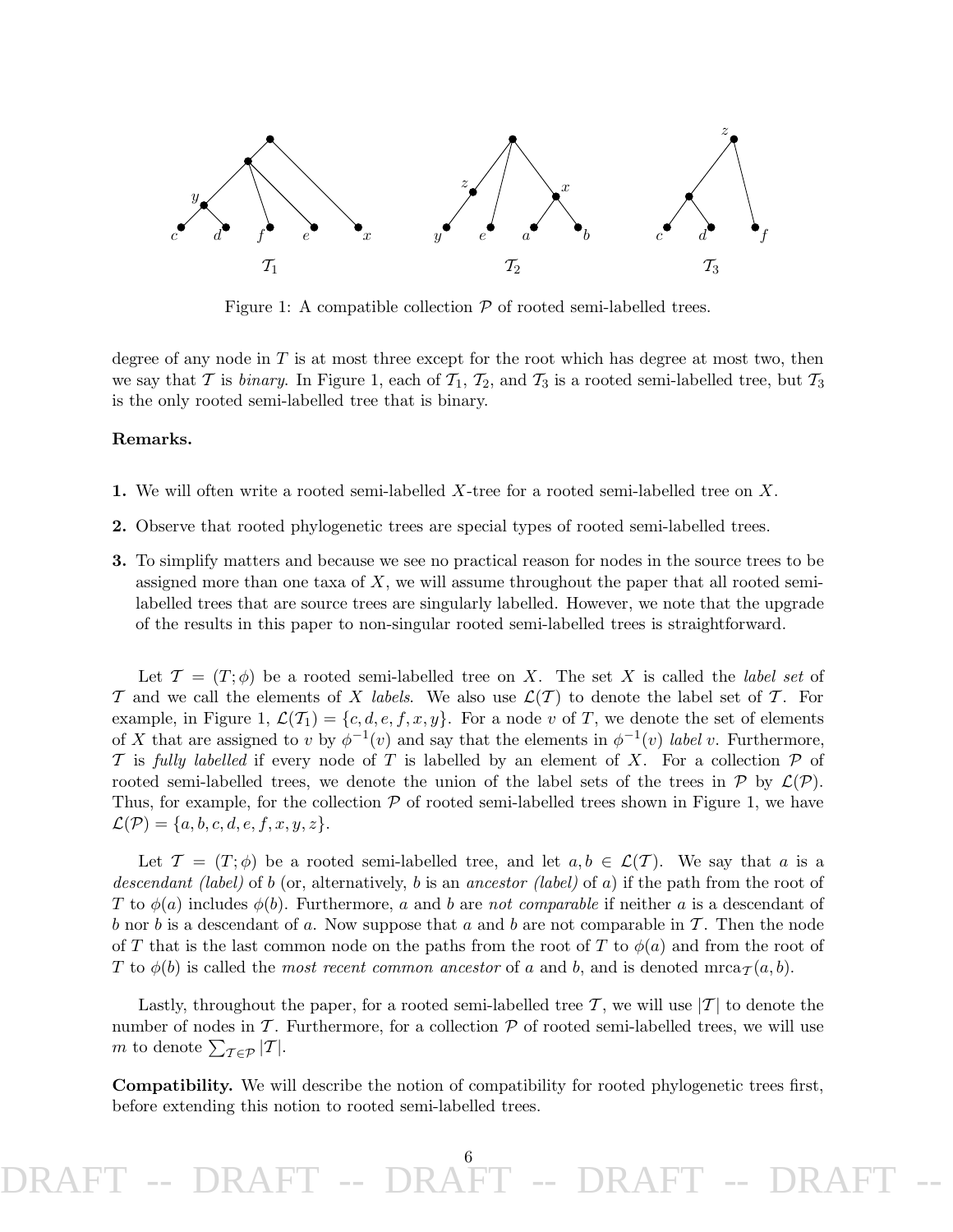

Figure 2: A rooted semi-labelled tree that ancestrally displays the collection  $P$  of trees shown in Figure 1. Indeed, as we shall soon see, this is the tree outputted by ANCESTRALBUILD when applied to P.

Let T be a rooted phylogenetic tree on X and let  $\mathcal{T}'$  be a rooted phylogenetic tree on  $X'$ , where X is a subset of X'. We say that T' displays T if, up to suppressing all non-root nodes of degree-two, the minimal rooted subtree of  $\mathcal{T}'$  that connects the elements in X is a refinement of  $\mathcal{T}$ , that is  $\mathcal{T}$  can be obtained from it by contracting edges. Suppressing a degree-two node v means replacing v and its two incident edges with a single edge. Observe that the use of "refinement" means that we allow for the resolution of soft polytomies in the definition of displays, where we recall that a soft polytomy represents an uncertainty as to the exact order of speciation as oppose to a certainty of a multiple speciation event. A collection  $P$  of rooted phylogenetic trees are *compatible* if there is a rooted phylogenetic tree  $\mathcal T$  that simultaneously displays each of the trees in  $P$ , in which case we say that  $T$  displays  $P$ .

The notion of displays for rooted semi-labelled trees extends the notion of displays for rooted phylogenetic trees. In particular, let T be a rooted semi-labelled X-tree and let  $\mathcal{T}'$  be a rooted semi-labelled X'-tree, where X is a subset of X'. Then T' ancestrally displays T if, up to suppressing non-root nodes of degree-two, the minimal rooted subtree of  $\mathcal{T}'$  that connects the elements in X is a refinement of T and, for all  $a, b \in X$ , whenever a is a descendant label of b in  $\mathcal T$ , we have that a is a descendant label of b in this rooted subtree. A collection  $\mathcal P$  of rooted semilabelled trees is ancestrally compatible if there is a rooted semi-labelled tree  $\mathcal T$  that ancestrally displays each of the trees in  $P$ , in which case we say that T ancestrally displays P. To illustrate this notion, the collection of trees in Figure 1 is ancestrally compatible, as each of its trees is ancestrally displayed by the rooted semi-labelled tree shown in Figure 2.

It is important to note that a collection of rooted semi-labelled trees may be ancestrally incompatible because of their interior labels and not their leaf labels. This could be as simple as a contradiction on an ancestor-descendant relationship, but there are numerous other and more complex reasons why this may occur.

**Graphs and Digraphs.** Let G be a graph with node set V. We frequently use the notation  $\{u, v\}$  to denote the edge joining the nodes u and v. Furthermore, the *connected components* of G are the subgraphs of G such that, for all  $u, v \in V$ , u and v are in the same connected component if and only if there is a path from  $u$  to  $v$ .

A directed graph, also called a digraph, is simply a graph in which, instead of having edges joining two nodes, we have *directed edges*; that is, edges directed from one node to another. Directed edges are also called *arcs*. We use the notation  $(u, v)$  to denote the arc directed from u to v. For a directed graph  $D$ , the *indegree* of a node v is the number of arcs directed into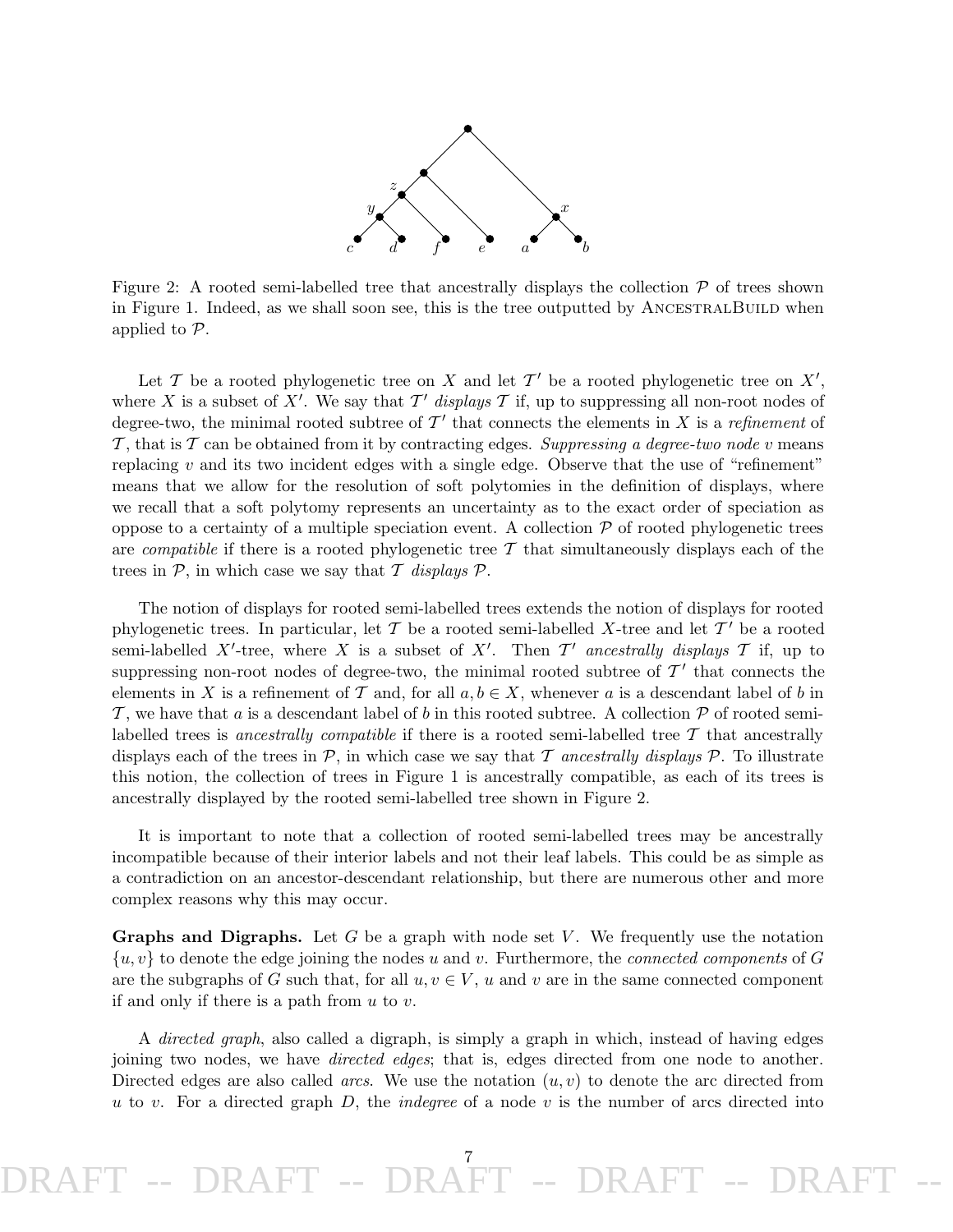v and the *outdegree* of v is the number of arcs directed out of v. Analogous to the connected components of an ordinary graph, the (connected) arc components of D are the sub-digraphs of D such that, for all  $u, v \in V$ , u and v are in the same arc component if and only if, ignoring the direction of the arcs, there is a path between  $u$  and  $v$ .

For the purposes of this paper, we say that a graph is *mixed* if it contains both arcs and edges. An arc component of a mixed graph is an arc component of the digraph obtained when masking the edges of this graph.

Let D be a (mixed) graph, let v be a node of D, and let U be a subset of the set of nodes of D. The (mixed) graph obtained from  $D$  by deleting  $v$  and each of its incident arcs and edges is denoted by  $D\backslash v$ . In general, we use  $D\backslash U$  to denote the graph obtained from D by deleting each of the nodes in U. Furthermore, if V is the node set of D, then the restriction of D to U (also called the *subgraph of* D induced by  $U$ ) is the subgraph of D that is obtained by deleting each of the nodes in  $V - U$ . This subgraph is denoted by  $D|U$ .

Finally, one typically views a rooted tree as an undirected graph. However, it will often be convenient in this paper to view a rooted tree as a directed graph where each edge is replaced with an arc directed away from the root.

## 3 AncestralBuild

For completeness and to make a comparison of the modifications we describe in this paper, in this section we give a full description of ANCESTRALBUILD as it is stated in Daniel and Semple  $(2004).$ 

We begin by describing a construction on a collection of rooted semi-labelled trees, and a particular mixed graph on a collection of rooted fully-labelled trees. Both the construction and mixed graph are central to ANCESTRALBUILD.

Let  $\mathcal{T} = (T, \phi)$  be a rooted semi-labelled tree on X, where T has node set V. We say that a rooted fully-labelled tree T' has been obtained from T by adding distinct new labels if, for each node of T that is not assigned a label under  $\phi$ , we assign it an arbitrary label not in X so that no two new labels are the same. In general, if  $P$  is a collection of rooted semi-labelled trees, we say that  $\mathcal{P}'$  has been obtained from  $\mathcal P$  by adding distinct new labels if it has been obtained by adding distinct new labels to each tree in  $P$  so that across all trees in  $P'$  no two new labels are the same.

**Example 3.1** To illustrate the above construction, let  $P$  be the collection of rooted semi-labelled trees shown in Figure 1. The collection  $\mathcal{P}'$  shown in Figure 3 has been obtained from  $\mathcal{P}$  by adding distinct new labels. Note that the added labels only need to be unique, and not as involved as the ones shown in Figure 3. The reason for choosing these particular labels will be made clear in Section 4.  $\Box$ 

Let  $\mathcal{P}'$  be a collection of rooted fully-labelled trees. The *descendancy graph of*  $\mathcal{P}'$ , denoted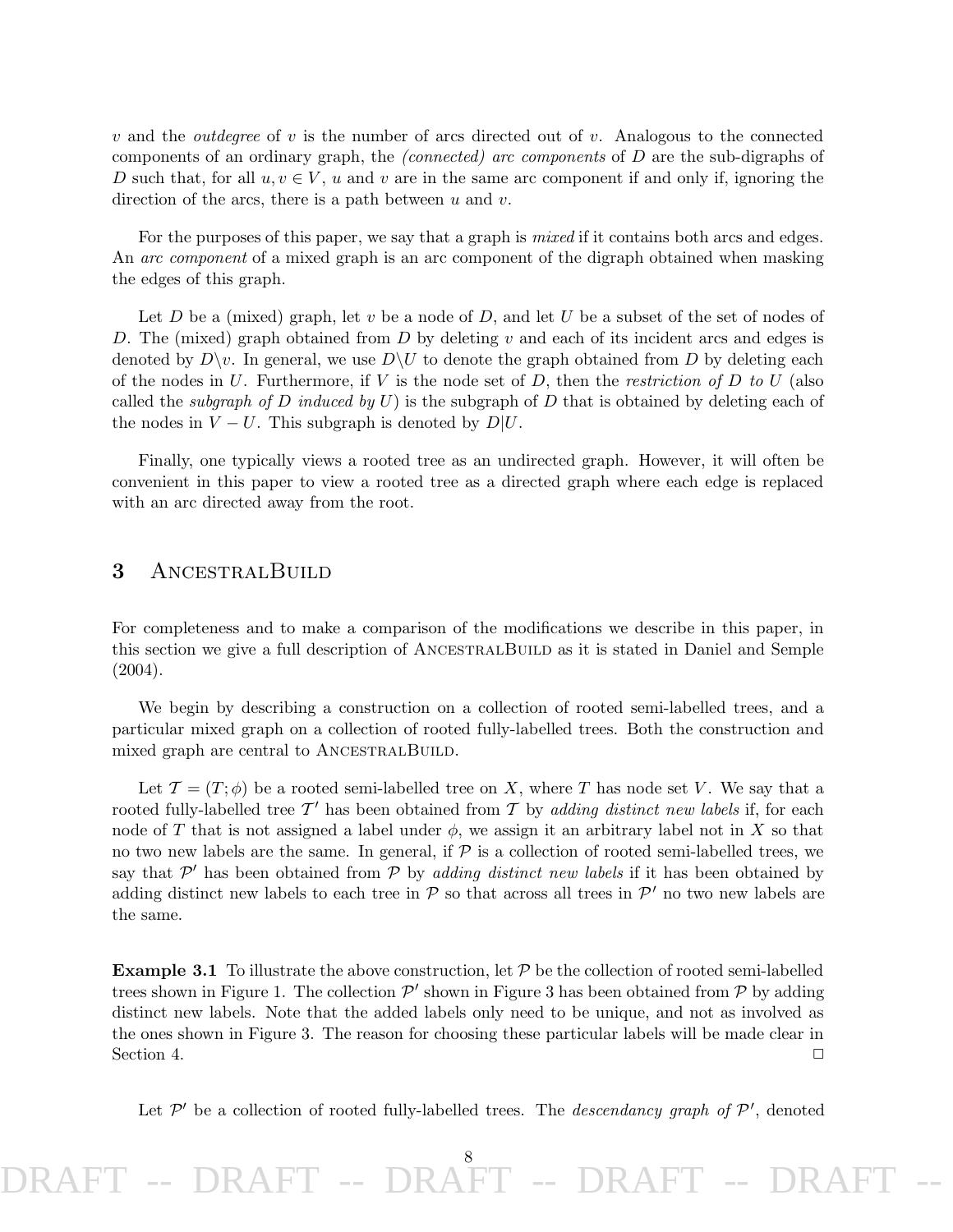

Figure 3: A collection  $\mathcal{P}'$  of rooted fully-labelled trees.



Figure 4: The descendancy graph of  $\mathcal{P}'$ . Arcs are shown as dashed lines with an arrow showing the direction of the arc, while edges are shown as solid lines.

 $D(\mathcal{P}')$ , is the mixed graph whose node set is  $\mathcal{L}(\mathcal{P}')$ , and whose arc and edge sets are

 $\{(c, a) : a \text{ is a descendant label of } c \text{ in some } T \text{ in } \mathcal{P}'\}\$ 

and

 $\{\{a,b\} : a \text{ is not comparable to } b \text{ in some } \mathcal{T} \text{ in } \mathcal{P}'\},\$ 

respectively. Figure 4 shows the descendancy graph corresponding to the collection  $\mathcal{P}'$  of rooted fully-labelled trees shown in Figure 3.

We now describe ANCESTRALBUILD. All of the work in the algorithm is performed by a subroutine called DESCENDANT which decides the ancestral compatibility of a collection  $\mathcal{P}'$  of rooted fully-labelled trees that has been obtained from the original collection  $P$  of rooted semi-labelled trees by adding distinct new labels. Loosely speaking, Descendant attempts to construct a rooted fully-labelled tree that ancestrally displays  $\mathcal{P}'$  beginning with the cluster  $\mathcal{L}(\mathcal{P}')$  and successively breaking it down into disjoint subclusters. The way in which the clusters are broken up is decided by the descendancy graph which itself is successively broken into node induced subgraphs. The algorithm either completes the construction of such a tree or returns not ancestrally compatible if at some iteration the associated node induced subgraph of the descendancy graph has no nodes which have indegree zero and no incident edges.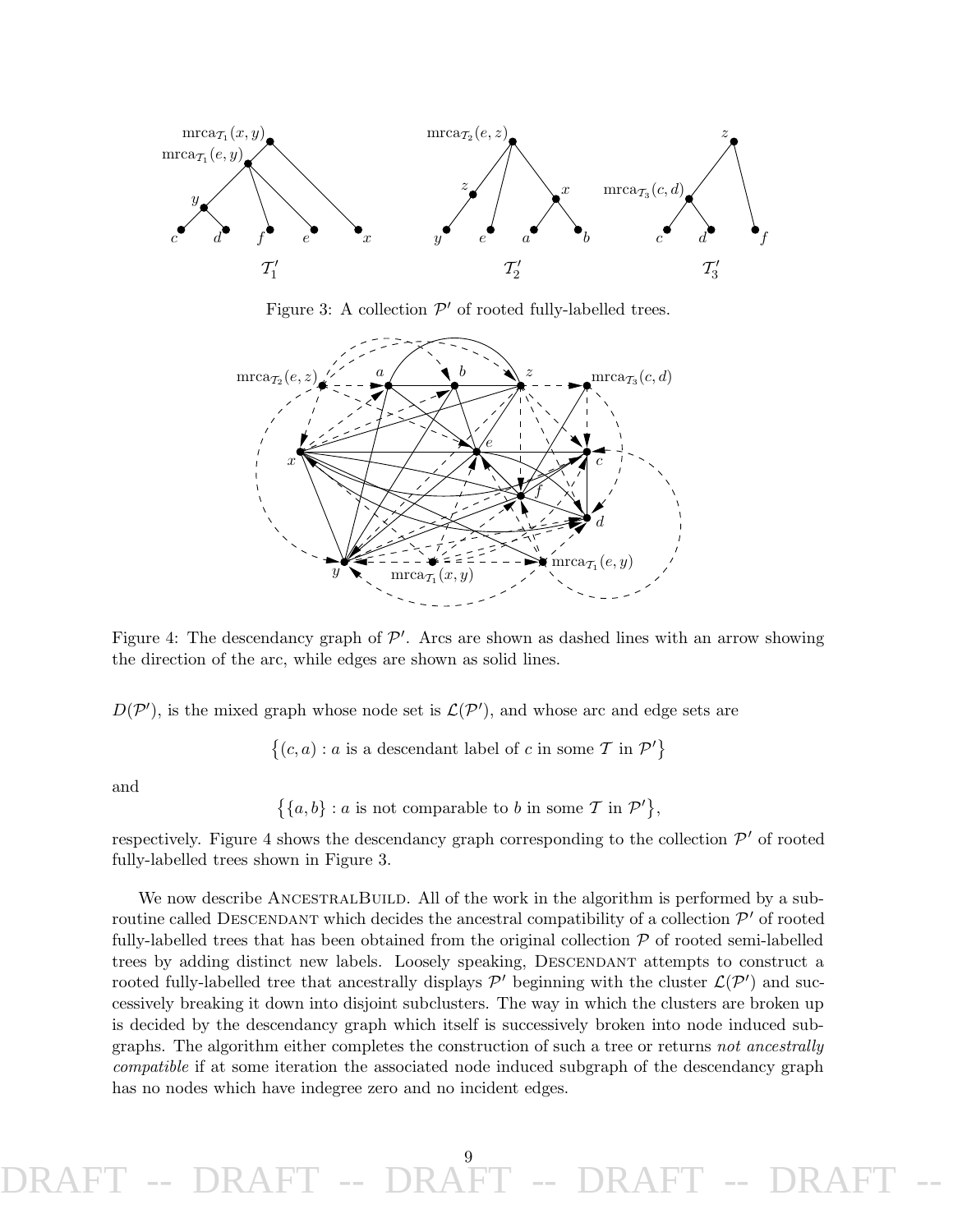### Algorithm: ANCESTRALBUILD $(\mathcal{P})$

Input: A collection  $P$  of rooted semi-labelled trees on  $X$ .

Output: A rooted semi-labelled tree T that ancestrally displays P or the statement P is not ancestrally compatible.

- 1. Construct a collection  $\mathcal{P}'$  of rooted fully-labelled trees from  $\mathcal{P}$  by adding distinct new labels to the unlabelled nodes in the trees of the collection.
- **2.** Construct the descendancy graph  $D(\mathcal{P}')$  of  $\mathcal{P}'$ .
- **3.** Call the subroutine DESCENDANT $(D(\mathcal{P}'))$ .
- 4. If DESCENDANT returns no possible labelling, then return  $\mathcal P$  is not ancestrally compatible. Otherwise, return the semi-labelled tree  $\mathcal{T}'$  returned by DESCENDANT with the added labels removed.

## Algorithm: DESCENDANT $(D(P'))$

Input: The descendancy graph of a collection  $\mathcal{P}'$  of rooted fully-labelled trees. Output: A rooted fully-labelled tree  $T'$  with root node  $v'$  that ancestrally displays  $\mathcal{P}'$  or the statement no possible labelling.

- 1. Let  $S_0$  denote the set of nodes of  $D(\mathcal{P}')$  that have indegree zero and no incident edges. If  $S_0$  is empty, then halt and return no possible labelling.
- 2. If  $\mathcal{S}_0$  comprises of exactly one node labelled  $\ell$  with outdegree zero, then return the tree composed of just one leaf labelled  $\ell$ .
- 3. Otherwise,
	- (a) Delete the elements of  $S_0$  (and their incident arcs) from  $D(\mathcal{P}')$  and denote the resulting graph by  $D(\mathcal{P}')\backslash \mathcal{S}_0$ .
	- (b) Find the node sets  $S_1, S_2, \ldots, S_k$  of the arc components of  $D(\mathcal{P}')\setminus S_0$ .
	- (c) Delete all edges of  $D(\mathcal{P}')\setminus \mathcal{S}_0$  whose end nodes are in distinct arc components of this graph.
- **4.** For each element  $i \in \{1, 2, ..., k\}$ , call DESCENDANT $(D(\mathcal{P}')|\mathcal{S}_i)$ . If any of these calls return no possible labelling, then return this message. Otherwise, return the tree whose root node is labelled by  $S_0$  and which has  $T_1', \ldots, T_k'$  (the trees returned by the recursive calls) as child subtrees.

#### Remark.

- 1. With respect to descendancy, the added labels act as necessary "place holders" for unlabelled nodes.
- 2. The recursive calls performed at Step 4 in DESCENDANT consider disjoint node induced subgraphs so that the processes applied to these subgraphs in subsequent iterations are independent from one subgraph to another.

Example 3.2 As an example of ANCESTRALBUILD applied to a collection of rooted semi-labelled trees, consider the collection  $\mathcal P$  of trees shown in Figure 1. Suppose that Step 1 constructs the collection  $\mathcal{P}'$  of rooted fully-labelled trees shown in Figure 3. Now Step 2 builds the descendancy graph  $D(\mathcal{P}')$  as shown in Figure 4. On the first iteration of DESCENDANT, Step 1 finds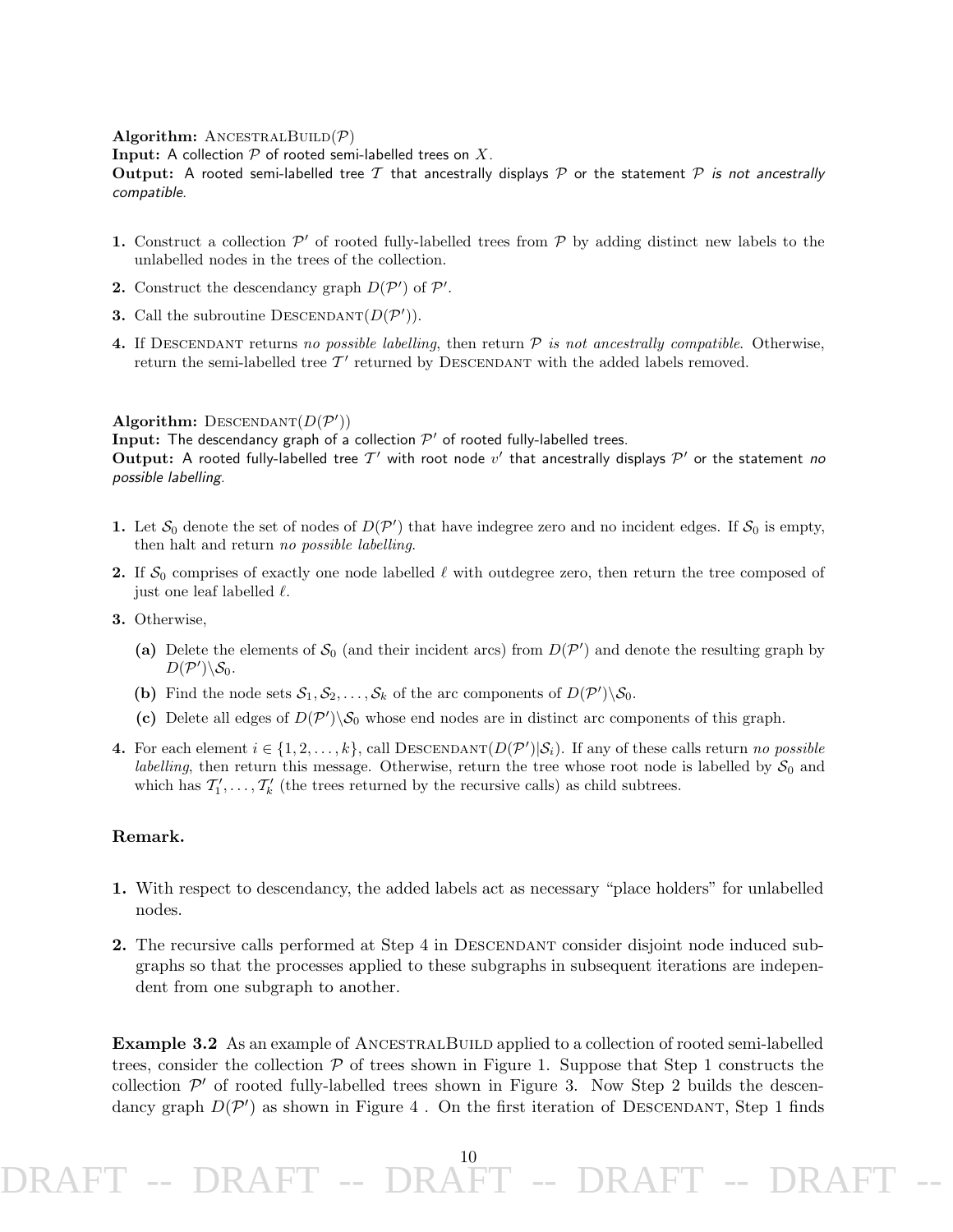

Figure 5: The rooted semi-labelled tree returned by DESCENDANT as described in Example 3.2.

mrca $\tau_1(x, y)$  and mrca $\tau_2(e, z)$  as the only nodes of  $D(p')$  that have indegree zero and no incident edges. Deleting these elements in Step 3 results in the creation of two arc components, one containing nodes  $a, b$ , and  $x$  and the other containing the nine remaining nodes. Recursive calls to Descendant investigate these two components separately. At Step 4 of the initial call to Descendant, the subtrees returned by the two recursive calls are used as child subtrees of the root of the tree returned there. The root of this tree, which is shown in Figure 5, is labelled by  $\mathcal{S}_0 = \{\text{mrca}_{\mathcal{I}_1}(x, y), \text{mrca}_{\mathcal{I}_2}(e, z)\}.$  All added labels are eventually removed in Step 4 of ANCES-TRALBUILD. The final tree returned by ANCESTRALBUILD applied to  $P$  is shown in Figure 2.  $\Box$ 

The running time of ANCESTRALBUILD as it is stated above (and thus in Daniel and Semple (2004)) is given in Proposition 3.3.

**Proposition 3.3** Let P be a collection of rooted semi-labelled trees with  $|\mathcal{P}| = t$  and  $|\mathcal{L}(\mathcal{P})| = n$ . Then ANCESTRALBUILD(P) runs in time  $O(t^2 n^3)$ .

Proof. Recall that  $m = \sum_{\mathcal{T} \in \mathcal{P}} |\mathcal{T}|$ . First note that the descendancy graph  $D(\mathcal{P})$  contains  $O(m)$ nodes and  $O(tn^2)$  arcs and edges. In the worst case, every execution of DESCENDANT removes only one node in  $D(\mathcal{P})$ , in which case the subroutine is executed  $O(m)$  times. The computation time is dominated by the cost of Steps  $3(b)$  and  $3(c)$  in the subroutine. Finding the connected arc components of a digraph is linear in the number of its nodes and arcs. Thus, assuming that in the worst case only a constant number of edges are removed with each node, an execution of Step 3(b) can require up to  $O(tn^2)$  time to process the restriction of  $D(\mathcal{P})$  it is considering. Because of the m executions of the subroutine, this leads to an overall running time of  $O(mtn^2)$ for Step 3(b). Finding edges across different arc components in Step 3(c) can necessitate at worst to examine the  $O(tn^2)$  edges of the graph. This leads to an overall running time of  $O(mtn^2)$  for Step 3(c). Noting that  $m = O(tn)$  gives the final result.  $\square$ 

**Remark.** It is worth noting that the running time of ANCESTRALBUILD does not improve when each of the trees in  $\mathcal P$  are fully-resolved and phylogenetic. Indeed, the descendancy graph still has  $O(tn^2)$  arcs and edges in such cases.

Daniel and Semple (2004) were only interested in making sure that ANCESTRALBUILD runs in time polynomial in the size of the input. Indeed, other than providing a brief check to note that it is polynomial, no consideration to the actual running time is given. Consequently, some simple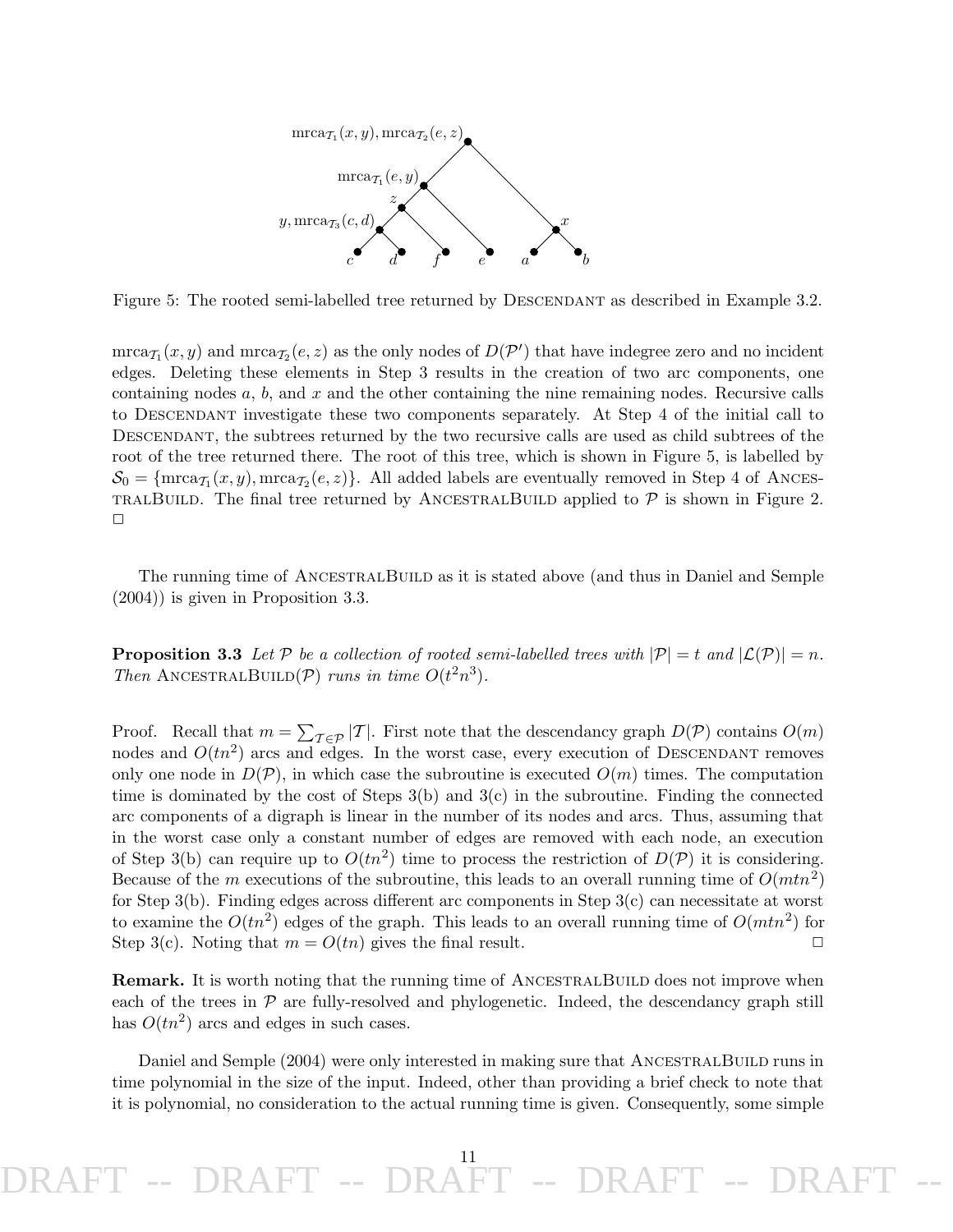and not-so simple improvements to the algorithm were overlooked. In the next section we show how this running time can be reduced to almost linear running time. This improvement results from three changes in the algorithm: (i) drastically reducing the number of arcs and edges in the descendancy graph; (ii) using an ad-hoc graph of smaller size to compute the arc components of the various restrictions of the descendancy graph and identify edges between them; (iii) working these graph restrictions as actual subgraphs of the initial graph (and not as copies of bits of it), while maintaining node-connectivity through an efficient dynamic data structure. This data structure facilitates the discovery of new arc components resulting from edge deletions.

## 4 Improving the Running Time of ANCESTRALBUILD

In this section we describe our modification of ANCESTRALBUILD.

### 4.1 Reducing the size of the descendancy graph

We first show that a large amount of information included in the descendancy graph is redundant in the sense that the correctness of the algorithm is maintained when using a restricted version of this graph. For a collection  $\mathcal{P}'$  of rooted fully-labelled trees, let  $D^*(\mathcal{P}')$  be the graph having the same node set as  $D(\mathcal{P}')$ , but whose arc and edge sets are

> $\{(c, a): a \text{ is a descendant label of } c \text{ in some } T \text{ in } P' \text{ such that there is no }$  $b \in \mathcal{L}(\mathcal{T}) - \{a, c\}$  with b a descendant of c and b an ancestor of a}

and

 $\{ \{a, b\} : a$  is not comparable to b in some T in P' such that there is a  $c \in \mathcal{L}(\mathcal{T})$  with c the immediate ancestor label of both a and  $b$ ,

respectively. Clearly, the arc and edge sets of  $D^*(\mathcal{P}')$  are subsets of the arc and edge sets of  $D(\mathcal{P}')$ , respectively, and so we call  $D^*(\mathcal{P}')$  the restricted descendancy graph of  $\mathcal{P}'$ . The restricted descendancy graph of the collection  $\mathcal{P}'$  shown in Figure 3 is shown in Figure 6.

**Proposition 4.1** Let  $\mathcal{P}$  be a collection of rooted semi-labelled trees, and suppose that we apply ANCESTRALBUILD to  $P$  but with the restricted descendancy graph replacing the descendancy graph. Then the resulting algorithm applied to  $P$  returns either

- (i) a rooted semi-labelled tree that ancestrally displays  $\mathcal P$  if  $\mathcal P$  is ancestrally compatible, or
- (ii) the statement  $P$  is not ancestrally compatible *otherwise*.

The statement of Proposition 4.1 is the same statement as Theorem 4.1 (Daniel and Semple, 2004), but without the proviso on using the restricted descendancy graph. Thus, not surprisingly,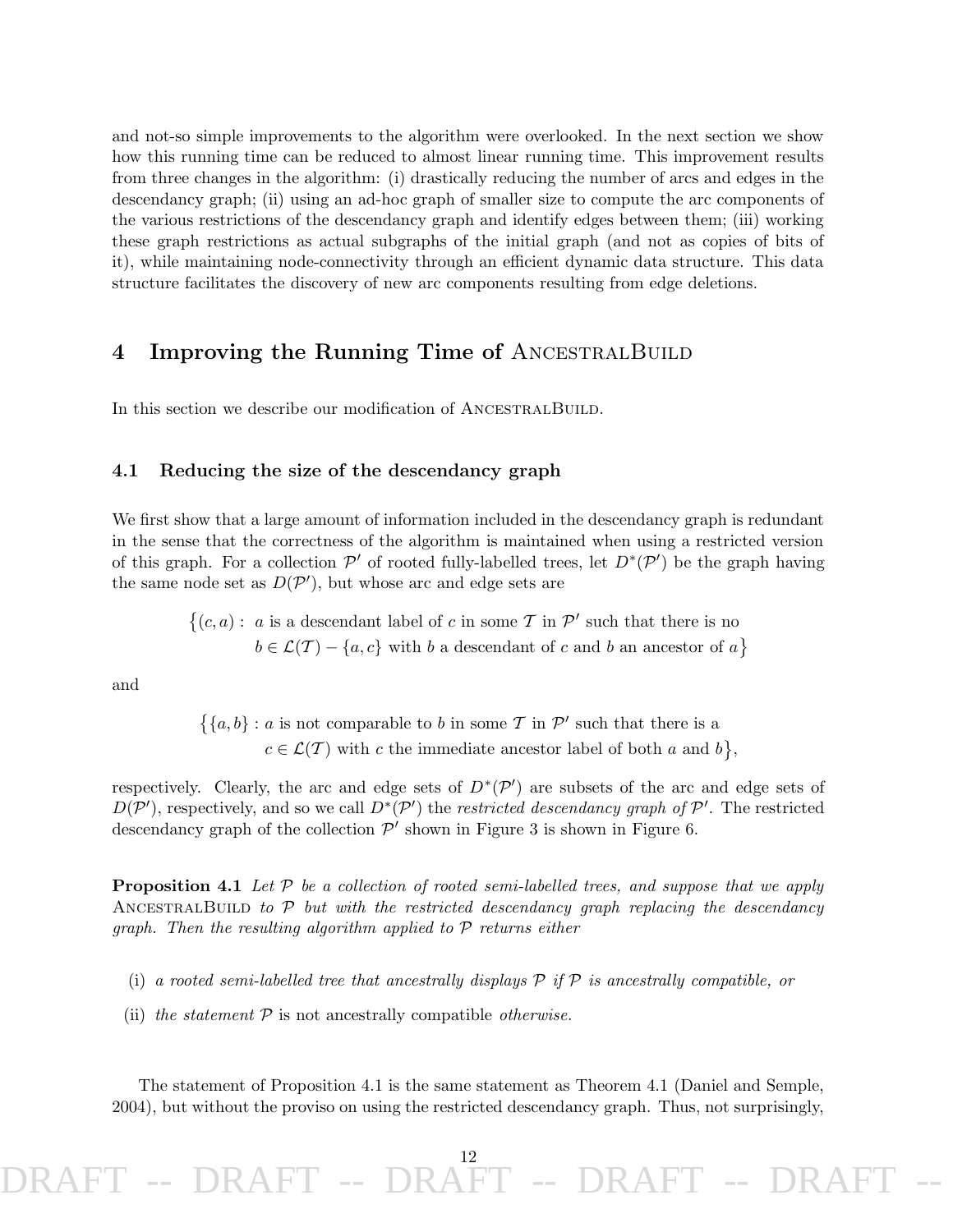

Figure 6: The restricted descendancy graph of  $\mathcal{P}'$ . Arcs are shown as dashed lines with an arrow showing the direction of the arc, while edges are shown as solid lines.

the proof of Proposition 4.1 is very similar to their proof. Consequently, to avoid repetition, we refer to parts of the latter proof where appropriate.

*Proof of Proposition 4.1.* We first note that, as in the proof of Theorem 4.1 (Daniel and Semple, 2004), it suffices to show that the result holds when  $P$  is a collection of rooted fully-labelled trees. The proof of (i) is the same as the proof of Theorem 4.1 (Daniel and Semple, 2004).

For the proof of (ii), suppose that ANCESTRALBUILD (using the restricted descendancy graph) outputs a rooted semi-labelled tree T'. We show that T' ancestrally displays P. Let  $\mathcal{T}_1$  be an element of P. By Lemma 2.1 (Bordewich et al., 2005), it suffices to show, for all  $a, b \in \mathcal{L}(\mathcal{T}_1)$ that (I) if a is a descendant label of b in  $\mathcal{T}_1$ , then a is a descendant label of b in  $\mathcal{T}'$ , and (II) if a and b are non-comparable in  $\mathcal{T}_1$ , then a and b are non-comparable in  $\mathcal{T}'$ .

The argument for (I) is very similar to the corresponding argument in the proof of Theorem 4.1(ii) (Daniel and Semple, 2004), and so we omit it. To show (II), suppose that a and b are not comparable in  $\mathcal{T}_1$ . Assume that  $\mathcal{T}_1 = (T_1; \phi_1)$ . Let v be the node in  $T_1$  that is the most recent common ancestor of  $\phi_1(a)$  and  $\phi_1(b)$ . By the construction of  $D^*(\mathcal{P})$ , there is a pair of children, c and d say, of the label labelling v in  $T_1$  such that c and d are joined by an edge, and c is an ancestor label of  $a$ , and  $d$  is an ancestor label of  $b$ . Since we eventually output a tree, this edge is eventually deleted, but not until c and  $d$ , and hence  $a$  and  $b$ , are in separate arc components of some restriction of  $D^*(\mathcal{P})$ . It now follows that a and b are not comparable in  $\mathcal{T}'$  $\Box$ 

**Remark.** Let P be a collection of rooted semi-labelled trees with  $|\mathcal{P}| = t$  and  $|\mathcal{L}(\mathcal{P})| = n$ , and let  $\mathcal{P}'$  be a collection of fully-labelled trees that is obtained from  $\mathcal P$  by adding distinct new labels. Let  $m = \sum_{\mathcal{T} \in \mathcal{P}} |\mathcal{T}|$ . Then the mixed graph  $D^*(\mathcal{P}')$  contains  $O(m)$  nodes and arcs. However, the number e of edges in  $D^*(\mathcal{P}')$  is a function of the degree of the nodes in the source trees. In particular,  $D^*(\mathcal{P}')$  contains

$$
O\big(\sum_{\mathcal{T}_i \in \mathcal{P}} \sum_{u \in I(T_i)} d(u)^2\big)
$$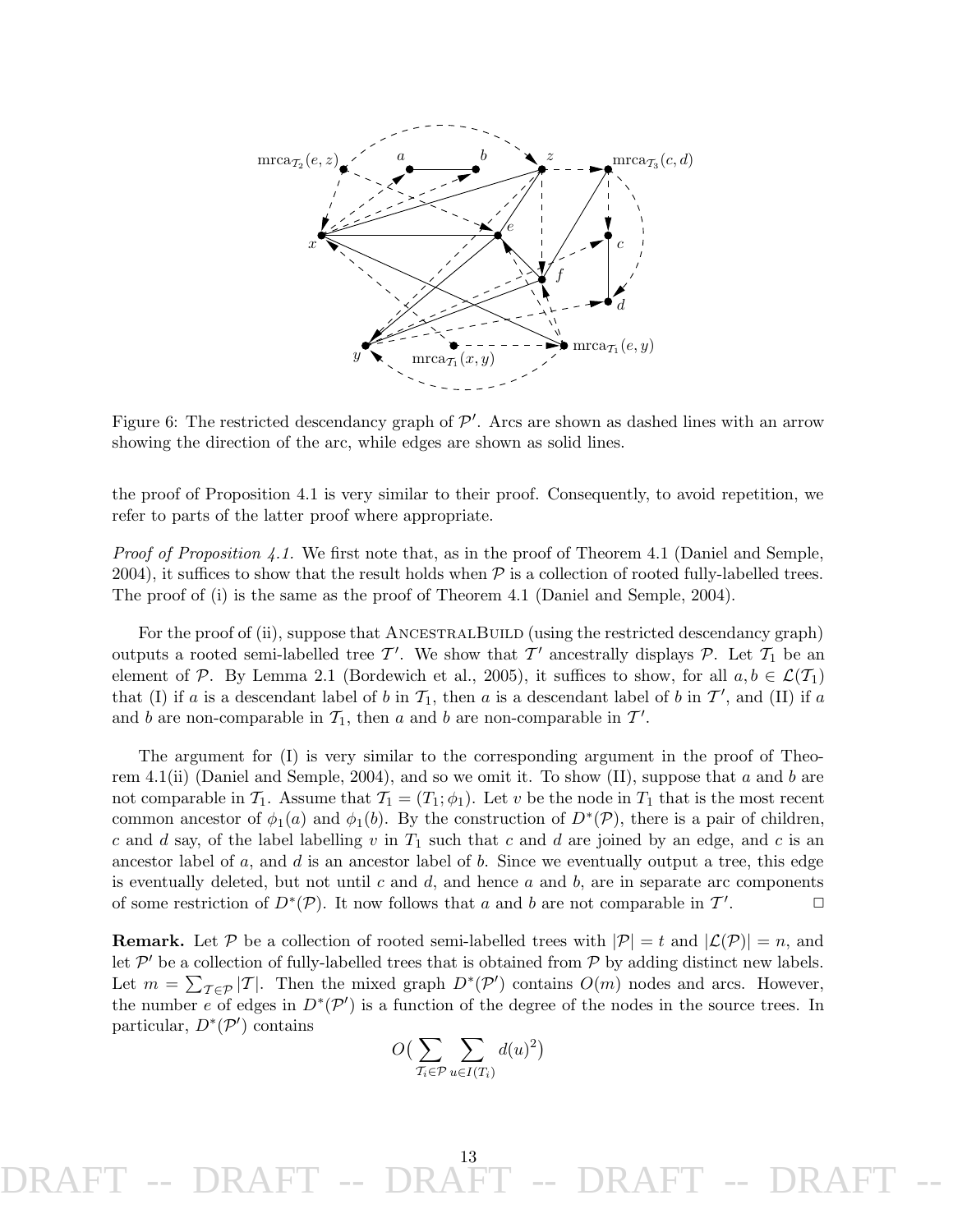edges, where  $I(T_i)$  denotes the set of interior nodes of tree  $T_i$  for all i. Note that, depending on the degree of overlap of the source trees and the degree of each of their nodes, e can range from  $O(m)$  to  $O(tn^2)$ . In particular, if the source trees are all fully-resolved, then  $D^*(\mathcal{P}')$  contains  $O(m)$  nodes, arcs, and edges.

#### 4.2 Computing the arc components via a smaller graph

Despite the obvious improvements given by Proposition 4.1, it is Step 3(b) (finding the arc components) and to a lesser extent Step 3(c) (finding the edges joining distinct arc components) that have the biggest influence on the running time of ANCESTRALBUILD because these steps are performed a high number of times on relatively large graphs. To speed-up these parts of the algorithm, we introduce an additional graph (which we call the "component graph"). The reason for this graph is that identifying the arc components of the restricted descendancy graph can be reduced to identifying the connected components in the component graph. The component graph is typically smaller than the restricted descendancy graph, and it is this smallness that provides the improvement in the running time of the algorithm. To describe the component graph, we first need to some additional concepts.

Let  $\mathcal{T} = (T, \phi)$  be a rooted semi-labelled tree on X, where T has node set V. We say that  $\mathcal{T}'$ is obtained from  $\mathcal T$  by adding most recent common ancestor labels if, for each node  $z$  of degree at least three in which  $\phi^{-1}(z)$  is empty, we assign the label mrca<sub>T'</sub> $(a, b)$  to z, where  $a, b \in \mathcal{L}(\mathcal{T})$ and z is the most recent common ancestor of  $\phi(a)$  and  $\phi(b)$ . By choosing leaf labels if necessary, we can always find appropriate choices for  $a$  and  $b$ . Since each of the newly added labels are distinct, this construction is a special case of adding distinct new labels. In the paper, we often view the label mrca $\tau^{\prime}(a, b)$  as the set  $\{a, b\}$  and freely move between the two viewpoints. Note that the choice of  $a$  and  $b$  need not be unique, however, which choice is made is irrelevant. In general, if  $P$  is a collection of rooted semi-labelled trees, we say that  $P'$  has been obtained from  $P$  by adding most recent common ancestor labels if it has been obtained by adding most recent common ancestor labels to each tree in  $P$ . Note that the newly added labels across  $P'$  are distinct as every most recent common ancestor label refers to a particular tree in P.

**Example 4.2** To illustrate the last construction, the collection  $\mathcal{P}'$  of rooted semi-labelled trees shown in Figure 3 has been obtained from the collection  $P$  of rooted semi-labelled trees shown in Figure 1 by adding most recent common ancestors labels. For instance, the label  $mca_{\mathcal{T}_1}(x, y)$ is assigned to the node of  $\mathcal{T}_1$  that is the most recent common ancestor of nodes labelled x and y.  $\Box$ 

Let P be a collection of rooted semi-labelled trees on X, and let  $\mathcal{P}'$  be a collection of rooted fully-labelled trees obtained from  $P$  by adding most recent common ancestor labels. To describe the component graph of  $\mathcal{P}'$ , we simultaneously consider the restricted descendancy graph of  $\mathcal{P}'$ . For a tree T and a node z in T, we say that u and v are siblings if both u and v are distinct children of z. Let  $\mathcal{T} = (T, \phi)$  be an element of  $\mathcal{P}'$ , and let u and v be siblings of a node z in T, and consider  $\phi^{-1}(u)$  and  $\phi^{-1}(v)$ . By the definition of the restricted descendancy graph of  $\mathcal{P}'$ , we have that  $\phi^{-1}(u)$  and  $\phi^{-1}(v)$  are joined by an edge e in  $D^*(\mathcal{P}')$ . (Note that all edges of  $D^*(\mathcal{P}')$ )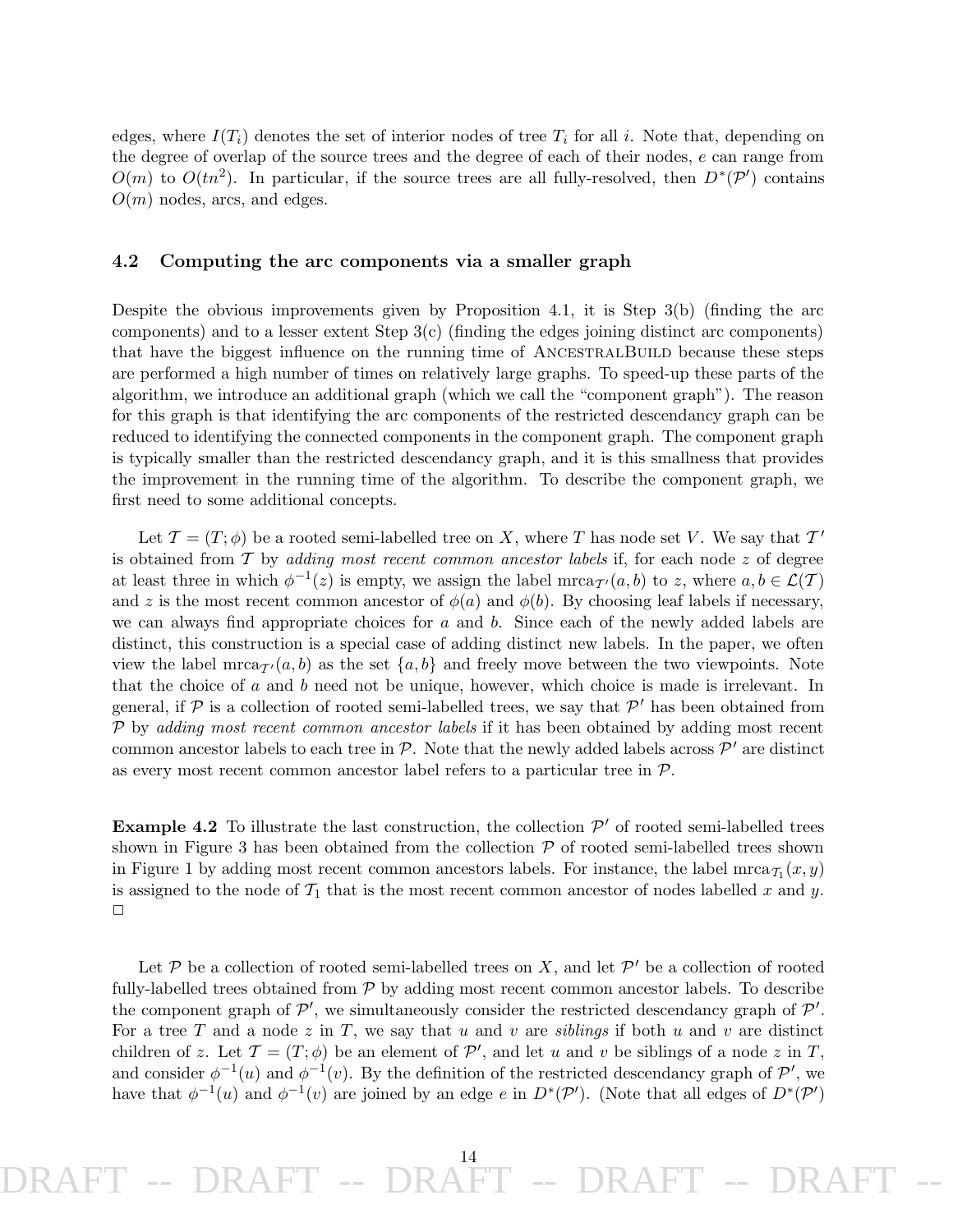

Figure 7: The component graph of  $\mathcal{P}'$ .

are derived from a tree in  $\mathcal{P}'$  in this way.) Furthermore, in  $D^*(\mathcal{P}')$ , there is an arc from  $\phi^{-1}(z)$ to  $\phi^{-1}(u)$  and an arc from  $\phi^{-1}(z)$  to  $\phi^{-1}(v)$ . Relative to T, we call the set

$$
\{ \{a, b\} : a \in \phi^{-1}(u) \text{ and } b \in \phi^{-1}(v) \}
$$

the sibling edge set of e or, if we are referring to  $\phi^{-1}(z)$ , we call it a sibling edge set of  $\phi^{-1}(z)$ . Moreover,  $\phi^{-1}(z)$  is the *parent node* of this edge set.

The component graph of  $\mathcal{P}'$ , denoted  $C(\mathcal{P}')$ , has node set X and two types of edges. In particular, for two nodes a and b, there is

- (i) an unlabelled edge joining a and b precisely if there is a tree  $\mathcal{T} \in \mathcal{P}$  with b an ancestor of a and no element x in  $\mathcal{L}(\mathcal{T}) - \{a, b\}$  such that b is an ancestor of x and x is an ancestor of a; and
- (ii) an edge joining a and b labelled  $(\ell, e)$  precisely if, relative to a tree  $\mathcal{T} \in \mathcal{P}'$  with label  $\ell$ , we have that  $\{a, b\}$  is in a sibling edge set of  $\ell$  and an edge  $e$  in  $D^*(\mathcal{P}')$ .

Edges in  $C(\mathcal{P}')$  arising because of (i) are called type (i) edges and edges arising because of (ii) are called type (ii) edges. Note that type (i) edges are decided by the composition of  $P$ , while type (ii) edges are decided by that of  $\mathcal{P}'$ . Also, two nodes in  $C(\mathcal{P}')$  can be joined by more than one edge. However, these edges are not treated equally as there is at most one unlabelled edge and each of the labelled edges are labelled with different ordered pairs.

**Example 4.3** Figure 7 shows the component graph  $C(\mathcal{P}')$  for the collection  $\mathcal{P}'$  of rooted fullylabelled trees shown in Figure 3, where type (i) edges are represented as dashed edges and type (ii) edges are represented as solid edges. For clarity, type (ii) edges are not labelled. To illustrate,  $\{z, y\}$  is a type (i) edge resulting from the fact that z is an ancestor of y in the tree  $\mathcal{T}'_2$  $\frac{1}{2}$  of  $\mathcal{P}'$ ; the fact that  $\{z, e, x\}$  are siblings in this tree results in the three type (ii) edges  $\{z, e\}$ ,  $\{z, x\}$ , and  $\{e, x\}$  in  $C(\mathcal{P}')$ . Viewing mrca $\tau_1(e, y)$  as  $\{e, y\}$ , the second edge  $\{e, x\}$  joining e and x results from the fact that  $m \text{rca}_{\mathcal{T}_1}(e, y)$  and x are siblings in  $\mathcal{T}'_1$  $\frac{1}{1}$ , which generates the sibling edge set  $\{\{e, x\}, \{y, x\}\}\$ in  $C(\mathcal{P}')$ . Thus one of the edges joining e and x is labelled  $(\text{mrea}_{\mathcal{I}_2}(e, z), \{e, x\})$ , while the other edge joining e and x is labelled  $(\text{mrea}_{\mathcal{T}_1}(x, y), \{\text{mrea}_{\mathcal{T}_1}(e, y), x\}).$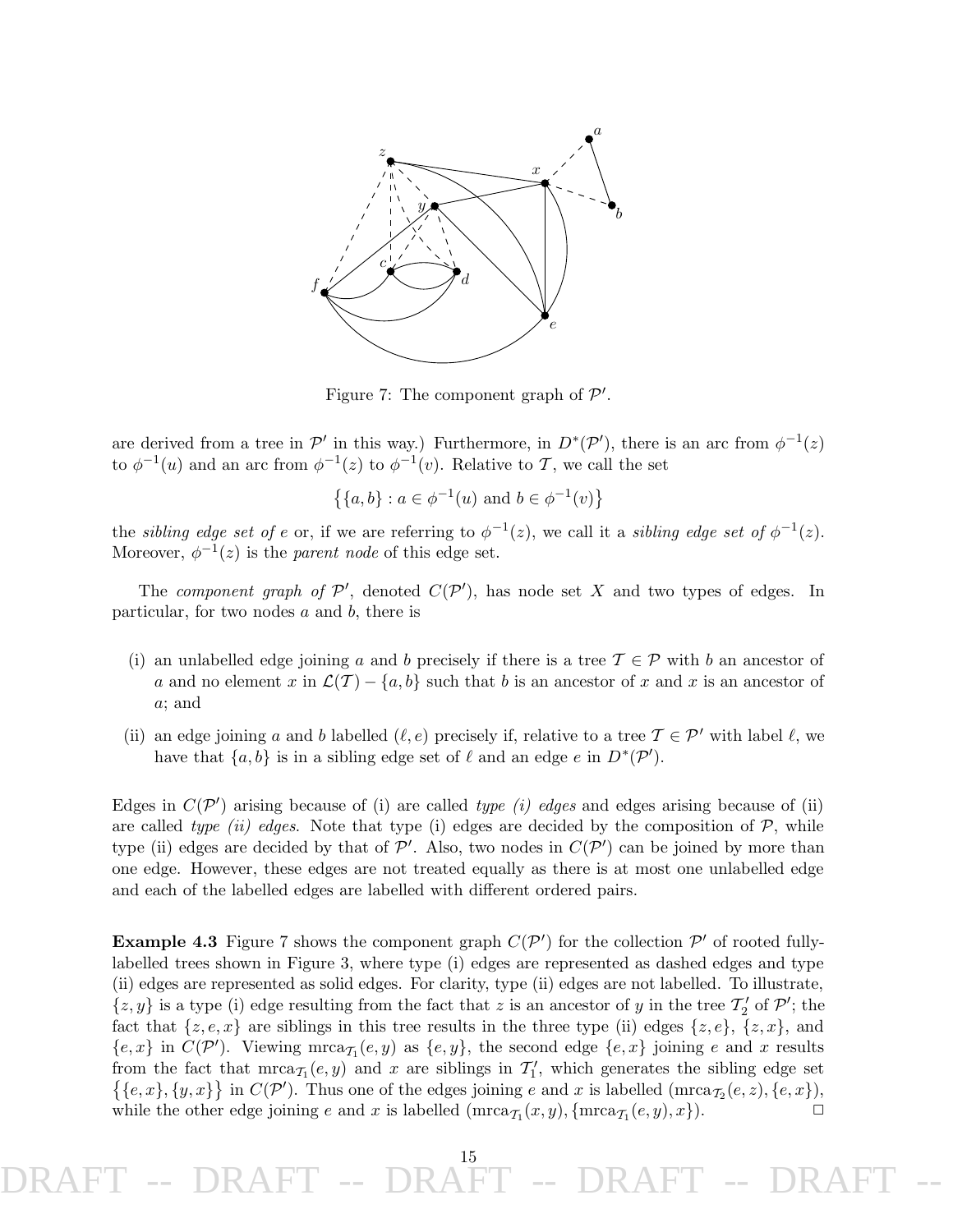**Remark.** Asymptotically, the component graph  $C(P')$  contains the same number of edges as  $D^*(\mathcal{P}')$ . However,  $C(\mathcal{P}')$  contains only n nodes, whereas  $D^*(\mathcal{P}')$  contains  $O(m)$  nodes. Potentially, this means that the latter gains a factor as the size of m is  $O(tn)$ . Thus, computing connected components in  $C(\mathcal{P}')$  is likely to be faster than computing them in  $D^*(\mathcal{P}')$ . Indeed, in the next section we show how the computation of arc components in Step 3(b) and determining which edges are to be deleted in Step  $3(c)$  can be made faster by resorting to  $C(\mathcal{P}')$ .

At last we describe our full modification of ANCESTRALBUILD called ANCESTRALBUILD<sup>\*</sup>. Analogous to DESCENDANT in ANCESTRALBUILD, the algorithm ANCESTRALBUILD<sup>\*</sup> includes a subroutine which we call DESCENDANT<sup>∗</sup>. Intuitively, apart from using the restricted descendancy graph instead of the descendancy graph, the main difference is that all of the work in finding the arc components and deciding which edges join two different arc components at each iteration of the subroutine is now done by the component graph and its various node induced subgraphs. In the modification, all of the edges of the component graph are initially coloured blue. In association with the component graph (or any of its node induced subgraphs), a blue component is a connected component of the graph obtained when masking non-blue edges. To describe ANCESTRALBUILD<sup>\*</sup>, we highlight the changes to ANCESTRALBUILD:

- (i) In Step 1,  $\mathcal{P}'$  is now obtained from  $\mathcal P$  by adding most recent common ancestor labels.
- (ii) Step 2 is replaced with the constructions of the restricted descendancy graph  $D^*(\mathcal{P}')$  and the component graph  $C(\mathcal{P}')$  of  $\mathcal{P}'$ .
- (iii) The input to the subroutine DESCENDANT is initially  $D^*(\mathcal{P})$  and  $C(\mathcal{P}')$ . For recursive calls to DESCENDANT (Step 4), the input is  $D^*(\mathcal{P}')|\mathcal{S}_i$  and  $C(\mathcal{P}')|(\mathcal{S}_i \cap X)$ .
- (iv) Step 3 of DESCENDANT is replaced with Step  $3'$  (see boxed insert).

### 3 0 . Otherwise,

- (a) (i) Delete the elements of  $S_0$  (and their incident arcs) from  $D^*(\mathcal{P}')$  and denote the resulting graph by  $D^*(\mathcal{P}')\backslash \mathcal{S}_0$ .
	- (ii) Delete the elements of  $S_0 \cap X$  (and their incident edges) from  $C(\mathcal{P}')$  and denote the resulting graph by  $C(\mathcal{P}')\setminus (\mathcal{S}_0 \cap X)$ .
	- (iii) For every element of  $S_0$ , colour all edges in each of its sibling edge sets in  $C(\mathcal{P}')\setminus (S_0 \cap X)$ red.
- (b) Find the node sets  $\mathcal{U}_1, \mathcal{U}_2, \ldots, \mathcal{U}_k$  of the blue components of  $C(\mathcal{P}')\setminus (\mathcal{S}_0 \cap X)$ . The arc components of  $D^*(\mathcal{P}')\backslash \mathcal{S}_0$  are  $\mathcal{S}_1, \mathcal{S}_2, \ldots, \mathcal{S}_k$ , where  $\mathcal{S}_i \cap X = \mathcal{U}_i$  for all i.
- (c) Delete all red edges joining two different blue components of  $C(\mathcal{P}')\setminus(\mathcal{S}_0)$ . For each sibling edge set that is deleted, delete the corresponding edge in  $D^*(\mathcal{P}')\setminus \mathcal{S}_0$ .

The modified subroutine is called DESCENDANT<sup>\*</sup>.

Remarks. In the following remarks and in Section 5, we will assume for reasons of convenience that the input to DESCENDANT<sup>\*</sup> is always  $D^*(\mathcal{P}')$  and  $C(\mathcal{P}')$ . This is in name only. (Strictly speaking, the input of recursive calls are node induced subgraphs of these graphs.)

16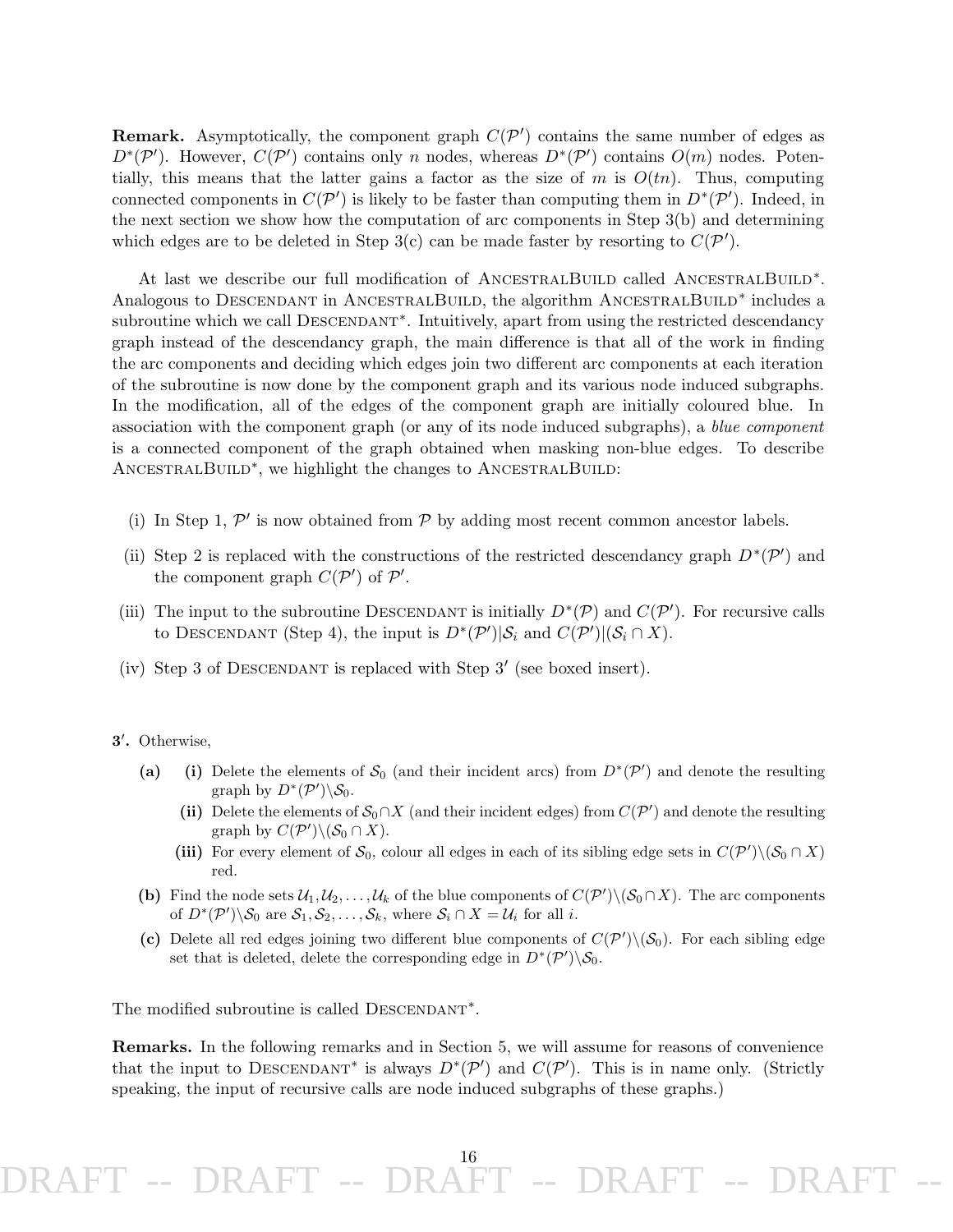- 1. At the beginning and at the end of each iteration of DESCENDANT<sup>\*</sup>, the node sets of the blue components of  $C(\mathcal{P}')$  correspond to the node sets of the arc components of  $D^*(\mathcal{P}')$ .
- **2.** Although deleting the elements in  $\mathcal{S}_0$  and their incident edges in  $D^*(\mathcal{P}')$  has the potential to create arc components  $A_1, A_2, \ldots, A_k$ , deleting the elements in  $\mathcal{S}_0 \cap X$  in  $C(\mathcal{P}')$  will not create any blue components. This is because the sibling edges corresponding to the elements in  $S_0$  are still coloured blue in the resulting subgraph of  $C(\mathcal{P}')$ . However, Step 3'(a)(iii) colours these sibling edges red and it is this recolouring which reestablishes the correspondence described in Step  $3'(b)$ .
- **3.** The fact that the arc components of  $D^*(\mathcal{P})$  correspond to the blue components of  $C(\mathcal{P}')\setminus(\mathcal{S}_0\cap\mathcal{S}_0)$  $(X)$  as stated in Step  $3'(b)$  is established in Lemma A.2.
- 4. Referring to Step  $3'(c)$  of DESCENDANT<sup>\*</sup>, the set of red edges that are deleted is a union of sibling edge sets. Again this is established in Lemma A.2.

Example 4.4 Consider the execution of AncestralBuild<sup>∗</sup> on the collection of rooted semilabelled trees shown in Figure 1 which in Step 1 constructs the collection  $\mathcal{P}'$  of rooted fullylabelled trees shown in Figure 3 by adding most recent common ancestors. Refer to Figures 4 and 7, respectively, for  $D^*(\mathcal{P}')$  and  $C(\mathcal{P}')$  which are constructed in Step 2.

At the first call of DESCENDANT<sup>\*</sup>, Step  $3'(a)(i)$  deletes the nodes in

$$
\mathcal{S}_0 = \{\mathrm{mrca}_{\mathcal{T}_1}(x,y), \mathrm{mrca}_{\mathcal{T}_2}(e,z)\}
$$

from  $D^*(\mathcal{P}')$ . These nodes are not in the original taxa set X, thus Step 3'(a)(ii) has nothing to delete from  $C(\mathcal{P}')$ . Step 3'(a)(iii) colours the edges in the sibling edge sets of mrca $\tau_1(x,y)$ and  $\{z, e\}$ ,  $\{e, z\}$  red in  $C(\mathcal{P}')$ ; that is, the edges in  $\{e, x\}$ ,  $\{y, x\}$  and  $\{z, e\}$ ,  $\{z, x\}$ ,  $\{e, x\}$ , respectively, where we recall that the edge  $\{e, x\}$  in each of these sets is treated differently; one is labelled  $(\text{mrea}_{\mathcal{T}_1}(x, y), \{\text{mrea}_{\mathcal{T}_1}(e, y), x\})$  and the other is labelled  $(\text{mrea}_{\mathcal{T}_2}(e, z), \{e, x\})$  in  $C(\mathcal{P}')$ . As a result, Step 3'(b) identifies two blue components,  $\mathcal{U}_1$  and  $\mathcal{U}_2$  say, with a, b, and x in  $\mathcal{U}_1$  and the remaining nodes in  $\mathcal{U}_2$ . The corresponding arc components of  $D^*(\mathcal{P}')\setminus \mathcal{S}_0$  are the same as the ones found in Example 3.2 during the first call to DESCENDANT. Step  $3'(c)$  removes from  $C(\mathcal{P}')$ the red edges between  $\mathcal{U}_1$  and  $\mathcal{U}_2$ ; that is, the edges in  $\{\{e, x\}, \{y, x\}, \{z, x\}, \{e, x\}\}\,$  leaving  $\{z, e\}$ as the only red edge of the graph at this point. The rooted semi-labelled tree that is eventually returned at the end of recursive calls is the tree shown in Figure 2. The fact that this is the same tree as the one outputted by ANCESTRALBUILD applied to  $P$  is no coincidence (see Theorem 4.5).  $\Box$ 

Together with Proposition 4.1, the correctness of ANCESTRALBUILD<sup>\*</sup> is established in Appendix A. In particular, we have the following theorem.

**Theorem 4.5** Let  $P$  be a collection of rooted semi-labelled trees. Then, applying the algorithm ANCESTRALBUILD<sup>\*</sup> to  $P$  returns either

(i) a rooted semi-labelled tree that ancestrally displays  $P$  if  $P$  is ancestrally compatible, or

17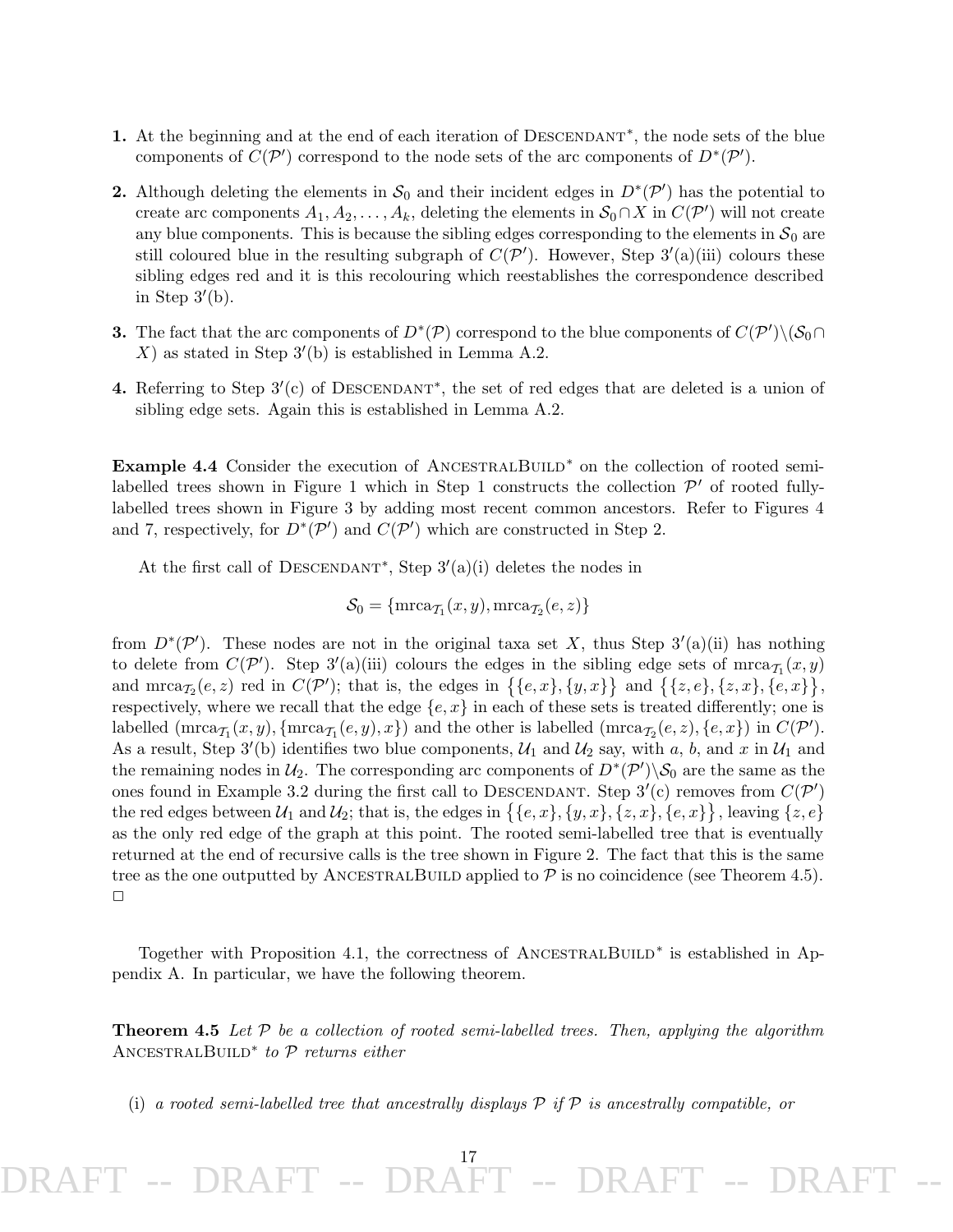(ii) the statement  $P$  is not ancestrally compatible *otherwise*.

Moreover, if ANCESTRALBUILD<sup>\*</sup> returns a tree, then (up to isomorphism) the tree returned by ANCESTRALBUILD<sup>\*</sup> is the same as that returned by ANCESTRALBUILD when applied to  $P$ .

### 4.3 Using a dynamic data structure to reduce the computation time of connected components

Different calls to the subroutine DESCENDANT<sup>\*</sup> consider different restrictions of the initial component graph  $C(\mathcal{P}')$ . Moreover, the recursive calls issued during an on-going call of the subroutine consider node disjoint restrictions of  $C(\mathcal{P}')$ . This shows that  $C(\mathcal{P}')$  can be shared by all calls of the subroutine without the need to keep copies of parts of it. Edges are progressively removed from  $C(\mathcal{P}')$  as the different calls to DESCENDANT<sup>\*</sup> are executed. Each call has to determine the resulting blue connected components of the part of  $C(\mathcal{P}')$  it is considering.

As shown in Henzinger et al. (1999) for a similar problem, this problem greatly simplifies if connected components of the graph are maintained in a separate data structure handled by a dynamic connectivity algorithm. This ad-hoc data structure ensures that connectivity queries on the graph (i.e., asking whether two given nodes are in the same component) and updates of the graph (here, removing an edge) are performed efficiently. For example, the dynamic algorithm of Holm et al. (1998) supports each connectivity query in  $O(\log n/\log \log n)$  and each edge deletion update in  $O(\log^2 n)$ , where *n* is the number of nodes of the graph. Many implementations of dynamic connectivity algorithms have been proposed, and we refer the reader to Zaroliagis (2002) for a recent survey and experimental comparison of their running times. Next section details how the dynamic data structure comes into play in the execution of Steps  $3'(b)$  and  $3'(c)$ of DESCENDANT<sup>\*</sup>.

## 5 Complexity of ANCESTRALBUILD<sup>\*</sup>

In this section, we establish the running time of ANCESTRALBUILD<sup>\*</sup>. In addition to the implementation details given here, more concrete details can be found in Appendix B.

For a collection  $\mathcal P$  of rooted semi-labelled trees, the burden of the computation in ANCESTRALBUILD<sup>∗</sup> $(\mathcal P)$ lies in the subroutine DESCENDANT<sup>∗</sup> and, more particularly, in Steps 3'(b) and 3'(c) when dealing with the computations in the graph  $C(\mathcal{P}')$ . For the exposition that follows, let n be the number of nodes and  $e'$  be the number of edges of  $C(\mathcal{P}')$ .

Step 3'(b) identifies the blue components of  $C(\mathcal{P}')\setminus (\mathcal{S}_0 \cap X)$ . At the beginning of a call to DESCENDANT<sup>\*</sup>, there is only one blue component, and then new ones result from the deletion of nodes and the change of colour of edges performed in Step  $3'(a)$  of the on-going call. As already remarked, these new blue components arise more precisely at Step  $3'(a)(iii)$ . To determine resulting new blue components, Step  $3'(b)$  sends one by one deletion updates to the dynamic algorithm for each of the edges  $\{a, b\}$  turned red in Step 3'(a)(iii). After each such deletion update, a connectivity query is issued to the dynamic connectivity algorithm to check whether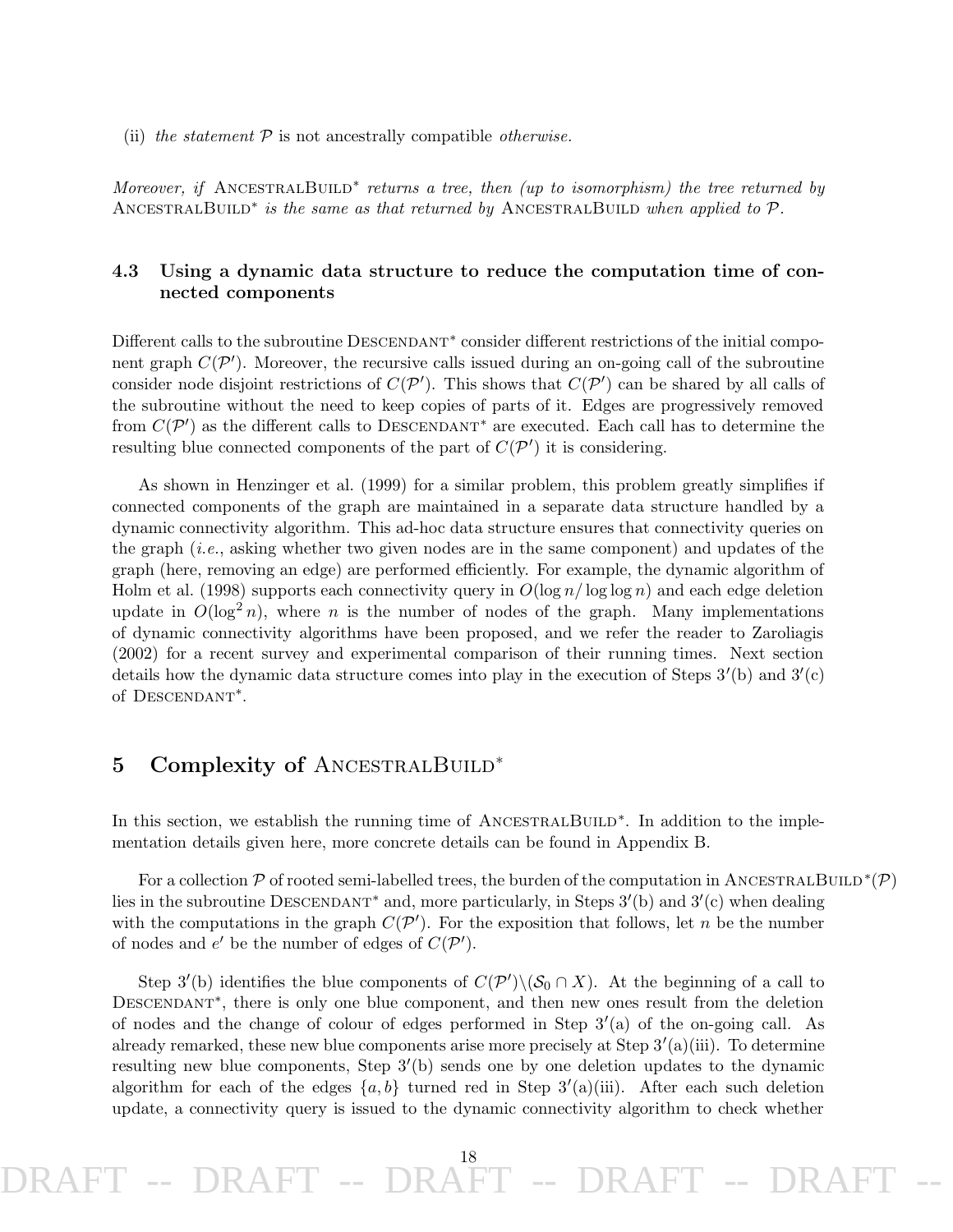a and b are still in the same component. If the answer is negative, then turning red this edge resulted in the division of a blue component C in  $C(\mathcal{P}')$  into two blue components,  $C_a$  and  $C_b$  say, where a is in the node set of  $C_a$  and b is in the node set of  $C_b$ . Starting with a and b, the other nodes of these components are then discovered by examining (via blue edges) neighbors of nodes that are in  $C_a$  and  $C_b$ , respectively. This examination processes each new node alternatively for  $C_a$  and  $C_b$ , and halts as soon as all nodes of the smallest of the two components have been found. This small component is considered new and the other is considered to be the original component C having lost some nodes. This technique, due to Even and Shiloach (1981), guarantees that each of the  $e'$  edges in the graph belongs to a new component at most log n times over all executions of Step 3'(b). This bounds the number of times an edge is examined whilst it is blue. Moreover, the overall number of deletion updates and connectivity queries issued to the dynamic algorithm is proportional to the number of edges initially in the graph, *i.e.*,  $O(e')$ .

Step 3'(c) identifies and deletes all red edges joining two distinct blue components of  $C(\mathcal{P}')\backslash (\mathcal{S}_0\cap)$ X). This is done by examining red edges separating new (hence small) blue components from other blue components. To identify these edges, all red edges incident to a node in a new blue component are examined. Those edges that are not separating two blue components are ignored (they will be removed at a later stage); those separating two blue components are removed from  $C(\mathcal{P}')\setminus (\mathcal{S}_0 \cap X)$ . Note that it is possible to distinguish between these two situations in constant time without issuing a connectivity query to the dynamic algorithm. It suffices to associate a number to each blue component and to maintain in Step  $3'(b)$  a table indicating for each node of  $C(\mathcal{P}')$  the number of the blue component to which it currently belongs. Since new blue components are small  $(i.e., \text{ contain at most half of the nodes of the component from which they$ originate), each red edge is examined at most  $log n$  times before being deleted from the graph. Due to Henzinger et al. (1999), this technique leads to an overall running time of  $O(e' \log n)$  to delete red edges between blue components over all executions of Step  $3'(c)$ .

**Lemma 5.1** Let P be a collection of rooted semi-labelled trees with  $|\mathcal{L}(\mathcal{P})| = n$ . Performing Steps 3'(b) and 3'(c) over all executions of DESCENDANT<sup>\*</sup>( $D^*(\mathcal{P}')$ ,  $C(\mathcal{P}')$ ) during algorithm ANCESTRALBUILD<sup>\*</sup>(P) costs  $O(e \log^2 n)$  running time, where e is the initial number of edges in  $D^*(\mathcal{P}^\prime)$ .

Proof. Let e' be the initial number of edges in  $C(\mathcal{P}')$ . As stated above, computing the blue components of  $C(\mathcal{P}')$  over all executions of Step 3'(b) necessitates  $O(e' \log n)$  operations on the graph  $C(\mathcal{P}')$  plus  $O(e')$  deletion updates and connectivity queries to a dynamic algorithm maintaining connectivity between nodes in  $C(\mathcal{P}')$  through an ad-hoc data structure. Using the dynamic algorithm of Holm et al. (1998) leads to an  $O(e' \log^2 n)$  running time for all executions of this step.

As also stated above, each of the e' edges of  $C(\mathcal{P}')$  is investigated at most log n times during all executions of Step  $3(c)$  with each such investigation being done in constant time. Thus, removing red edges between blue components globally requires  $O(e' \log n)$  time. Now edges of  $D^*(\mathcal{P}')$  that correspond to these red edges of  $C(P')$  are known immediately because of pointers which are maintained between each edge of  $D^*(\mathcal{P}')$  and its associated sibling edge set in  $C(\mathcal{P}')$ . Thus, when all edges in a sibling edge set have been removed from  $C(\mathcal{P}')$ , removing the corresponding edge in  $D^*(\mathcal{P}')$  is done in constant time. As there are  $O(e)$  edges in  $D^*(\mathcal{P}')$ , this requires  $O(e)$ time over the whole execution of ANCESTRALBUILD<sup>\*</sup>.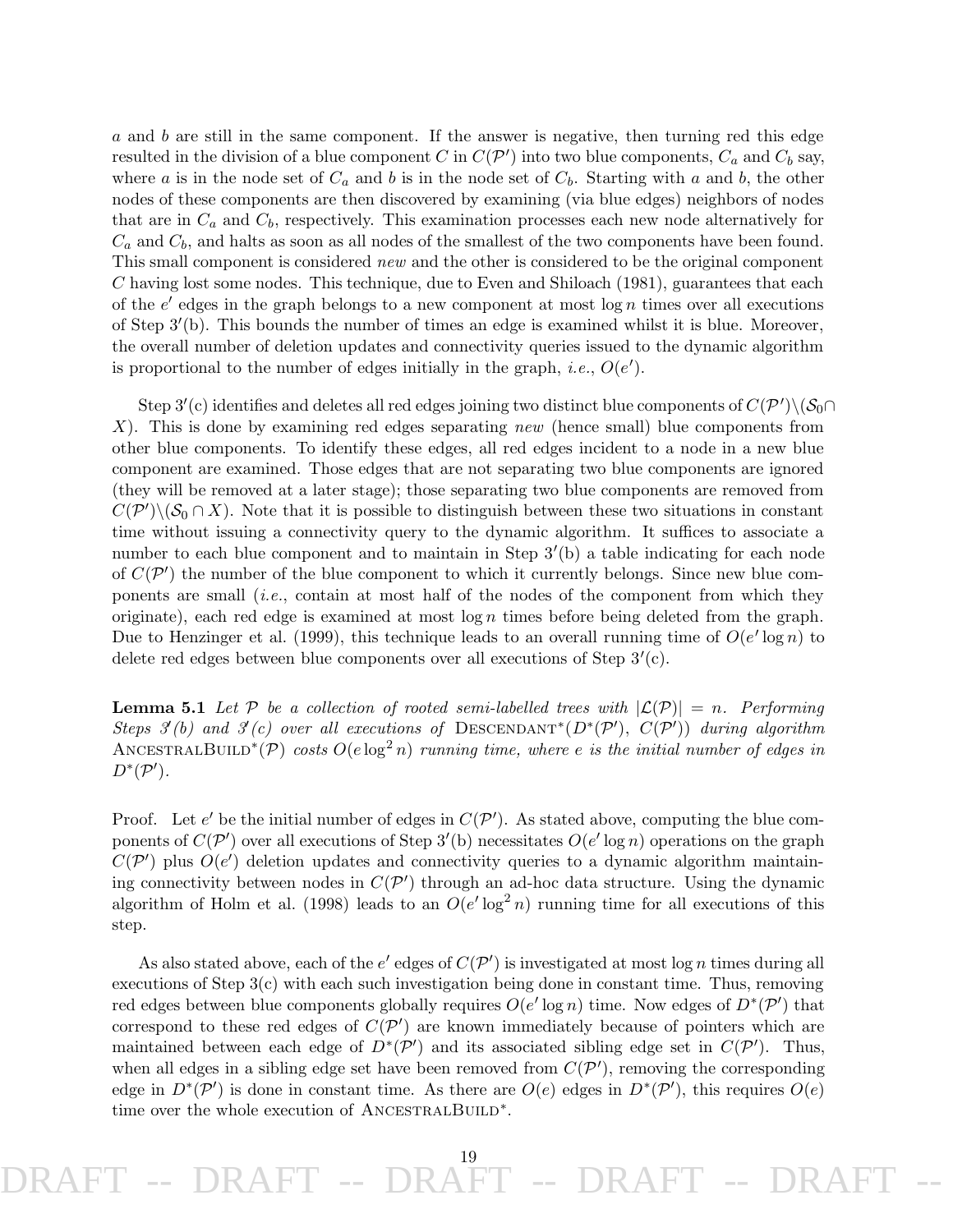Hence, Step 3'(b) is the most time consuming, and noting that  $e' = O(e)$  gives the stated  $r$ esult.  $\Box$ 

Since Steps  $3'(b)$  and  $3'(c)$  of the subroutine DESCENDANT<sup>\*</sup> are the most time consuming steps during an execution of ANCESTRALBUILD<sup>\*</sup>, Theorem 5.2 is an immediate consequence of Lemma 5.1.

**Theorem 5.2** Let P be a collection of rooted semi-labelled trees with  $|\mathcal{L}(\mathcal{P})| = n$ . Then ANCESTRALBUILD<sup>\*</sup>(P) runs in time

$$
O\big(\log^2 n \cdot \big(\sum_{T_i \in \mathcal{P}} \sum_{u \in I(T_i)} d(u)^2\big)\big),\,
$$

where  $I(T_i)$  denotes the set of interior nodes of  $T_i$  for all i.

Remark. In general, ANCESTRALBUILD<sup>∗</sup> allows for the source trees to be rooted semi-labelled trees of unbounded degree. However, in the special case where the source trees are all rooted binary semi-labelled trees, the running time of ANCESTRALBUILD<sup>\*</sup> is  $O(m \log^2 n)$ . This running time is the same as the running time of the algorithm in Henzinger et al. (1999) whose source trees are all rooted binary phylogenetic trees<sup>2</sup>. This running time is almost linear in the size of the input which guarantees short execution times even on large data sets.

### 5.1 A comparison of running times for partially-resolved trees

Let  $P$  be a collection of rooted semi-labelled trees. Ideally, one would like the running time of an algorithm that determines the compatibility of  $P$  to not depend on whether or not  $P$  contains partially-resolved trees. The method  $\Lambda$ NCESTRALBUILD<sup> $*$ </sup> has this dependency; the running time in Theorem 5.2 includes the factor  $\sum_{\mathcal{T}_i \in \mathcal{P}} \sum_{u \in I(T_i)} d(u)^2$ . The reason for this factor is that if  $\mathcal{P}'$  is a collection of rooted fully-labelled trees obtained from  $\mathcal P$  by adding most recent common ancestor labels, then, for each tree  $\mathcal{T}'$  in  $\mathcal{P}'$  and each label  $\ell$  in  $\mathcal{L}(\mathcal{T}')$ , the number of edges in the descendancy graph of  $\mathcal{P}'$  joining pairs of siblings of  $\ell$  is quadratic in the number of siblings. Unfortunately, given our current approach, there appears to be no way to remedy this. To see this, suppose that one can always choose a linear number of such edges. We will assume that this choice is independent amongst the trees in  $\mathcal{P}'$ . In the consideration of running times, this assumption is reasonable, for otherwise, one has to make  $O(t^2)$  comparisons amongst the trees in P', where  $|\mathcal{L}(\mathcal{P})| = t$ . We next describe a collection of rooted semi-labelled trees such that using only a linear number of edges in  $D^*(\mathcal{P}')$  leads ANCESTRALBUILD<sup>\*</sup> to incorrectly return a tree when applied to this collection.

A rooted triple is a rooted phylogenetic tree that has two interior nodes and whose label set has size three. We denote the rooted triple T with label set  $\{a, b, c\}$  by ab|c if the path from a to b does not intersect the path from the root to c.

Let  $\mathcal{P} = {\mathcal{T}_1, \mathcal{T}_2}$ , where  $\mathcal{T}_1$  is the rooted phylogenetic tree shown in Figure 8 and  $\mathcal{T}_2$  is a rooted triple that will be described shortly. Suppose that ANCESTRALBUILD<sup>\*</sup> is applied to  $\mathcal P$ 

<sup>&</sup>lt;sup>2</sup>The running time of this algorithm can be improved from  $O(mn^{\frac{1}{2}})$  (as stated in Henzinger et al. (1999)) to  $O(m \log^2 n)$  by changing the dynamic connectivity algorithm it resorts to.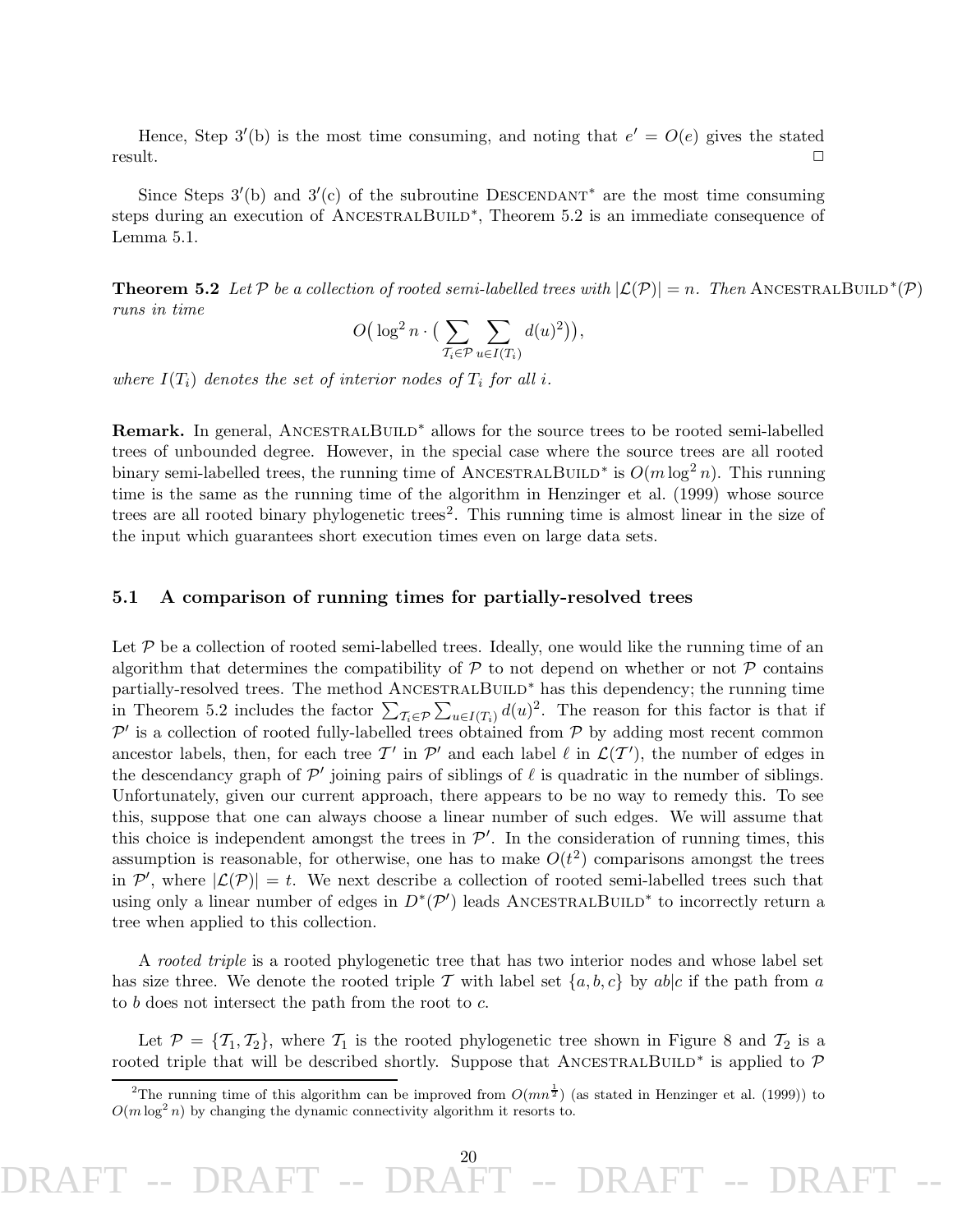

Figure 8: The rooted phylogenetic tree  $\mathcal{T}_1$ .



Figure 9: The tree outputted by ANCESTRALBUILD<sup>\*</sup> when applied to  $\{T_1, T_2\}$  with a particular linearity condition.

with the linearity condition described above. Let  $\mathcal{P}'$  be the collection of rooted fully-labelled trees obtained in Step 1 of ANCESTRALBUILD<sup>\*</sup>. Because of our assumption, the number of pairs of elements of

$$
\{ \{a_{11}, a_{12}\}, \{a_{21}, a_{22}\}, \ldots, \{a_{n1}, a_{n2}\} \}
$$

which are joined by edges in the descendancy graph  $D(\mathcal{P}')$  of  $\mathcal{P}'$  is linear in n. This implies that there is a pair,  $\{a_{11}, a_{12}\}$  and  $\{a_{21}, a_{22}\}$  say, not joined by an edge. Now set  $\mathcal{T}_2$  to be the rooted triple  $a_{12}a_{21}|a_{22}$ . Clearly,  $\mathcal{T}_1$  and  $\mathcal{T}_2$  are not compatible, yet the rooted semi-labelled tree shown in Figure 9 is returned by this application of ANCESTRALBUILD<sup>\*</sup>.

The running-time dependency on partially-resolved trees may possibly be inherent in any supertree method for determining compatibility of the input collection, even in the case this collection consists of just leaf-labelled trees. To make a comparison with the running time in Theorem 5.2, we examine what appears to be the most canonical and natural extension of the algorithm in Henzinger et al. (1999) for deciding the compatibility of a collection  $P$  of rooted binary phylogenetic trees to deciding the compatibility of a collection of arbitrary rooted phylogenetic trees.

To aid the running time of the algorithm in Henzinger et al. (1999), the source trees in  $\mathcal P$ are encoded as a collection of rooted triples. The resulting collection is displayed by a rooted phylogenetic tree T if and only if P is displayed by T. Extending this to a collection of source trees that contain arbitrary rooted phylogenetic trees, the minimum number of rooted triples required for the encoding is  $O(\sum_{T_i \in \mathcal{P}} \sum_{u \in I(T_i)} d(u)^2)$  (Grünewald et al., 2005). The complexity of the resulting algorithm would be the same as the one stated in Theorem 5.2 for ANCESTRALBUILD<sup>\*</sup>.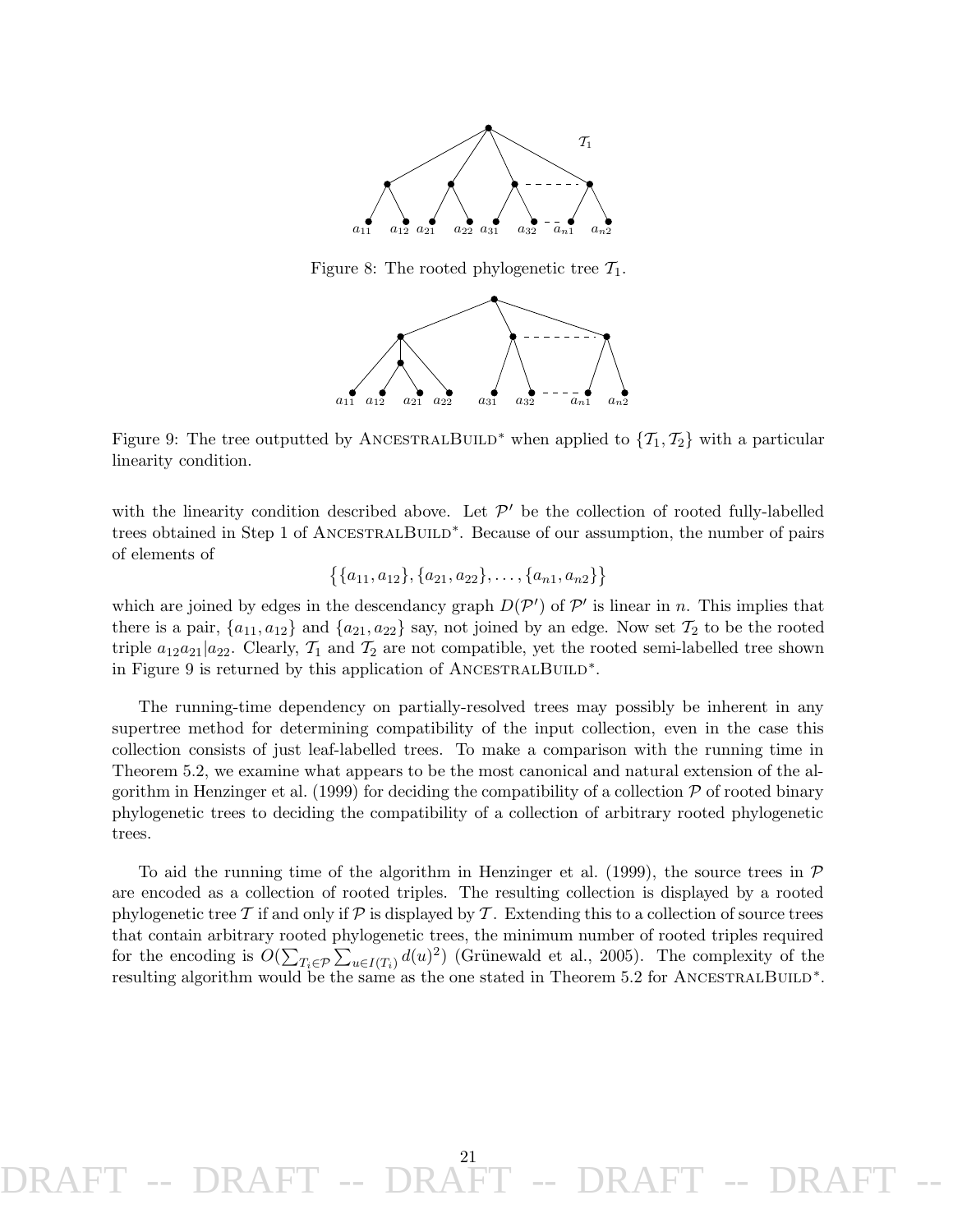### 6 An Example on Primates

As an application of ANCESTRALBUILD<sup>\*</sup>, we now consider the phylogeny of Strepsirrhini, one of the two major groups of primates. To infer this phylogeny, we use the ability of supertree methods to indirectly combine data of different kinds. The supertree is obtained from four source trees deriving from (i) retroposon data (Roos et al., 2004), (ii) morphological data (Masters and Brothers, 2002), and (iii) molecular data (Yoder et al., 2000) (see Figure 10).

The first source tree (a) has been obtained from retroposon analyses (Roos et al., 2004, Fig. 2) namely from 61 loci containing short interspersed elements (SINEs), translated into a presenceabsence pattern at orthologous loci on 21 strepsirrhine species. This data contains no homoplasy and indicates unambiguously a unique tree. However, this tree does not resolve all phylogenetic relationships of the strepsirrhines: it exhibits a trifurcation involving Galagoides, Otolemur, and Galago, as well as a second trifurcation involving the three groups of the Lemuroidea (Lepilemur, Cheirogaleidae, and the group composed of Lemuridae and Indridae).

The second source tree (b) contains 13 species of the Galagonidae family and has been inferred from craniodental morphological data (Masters and Brothers, 2002, Fig. 6.a). This tree resolves the first trifurcation mentioned above. As it is the strict consensus of the two most parsimonious trees, this tree also contains multifurcations. More precisely, the two observed trifurcations respectively concern the placement of two *Galagoides* species and of two *Galago* species.

The third and fourth source trees (c) and (d) have been inferred from mtDNA sequences combined from the control region homologous with the hypervariable region 1 in humans, COII and cytochrome b (Yoder et al., 2000, Fig. 2 and Fig. 3). The third tree (c) contains 18 species and subspecies of *Microcebus* and *Eulemur*. The fourth tree (d) contains 40 individuals of the Microcebus genus arranged in 9 identified species.

The four detailed source trees are ancestrally compatible and Figure 11 shows the supertree resulting from the application of ANCESTRALBUILD<sup>∗</sup> to this collection. The obtained phylogeny is one of the largest produced for the strepsirrhines, spanning approximately 100 taxa on a number of taxonomic levels, from order to individuals. The source trees used in this example as well as the final supertree are accessible from the Systematic Biology web site.

## 7 Discussion

AncestralBuild<sup>∗</sup> does not take primary data as input, but rather source trees inferred from this data with some level of confidence and through an adequate method. Thus, it is likely that the source trees considered for building a supertree will be more often compatible than, say, a set of primary character data. Nonetheless, it is likely that in many cases the source trees turn out to be incompatible. Providing a faster way than other current supertree methods to detect this incompatibility is a first goal of the algorithm presented in this paper. However, this does not mark the end of its use in the process of building a supertree. Indeed,

(i) ANCESTRALBUILD<sup>\*</sup> can be integrated in a general supertree method that builds a supertree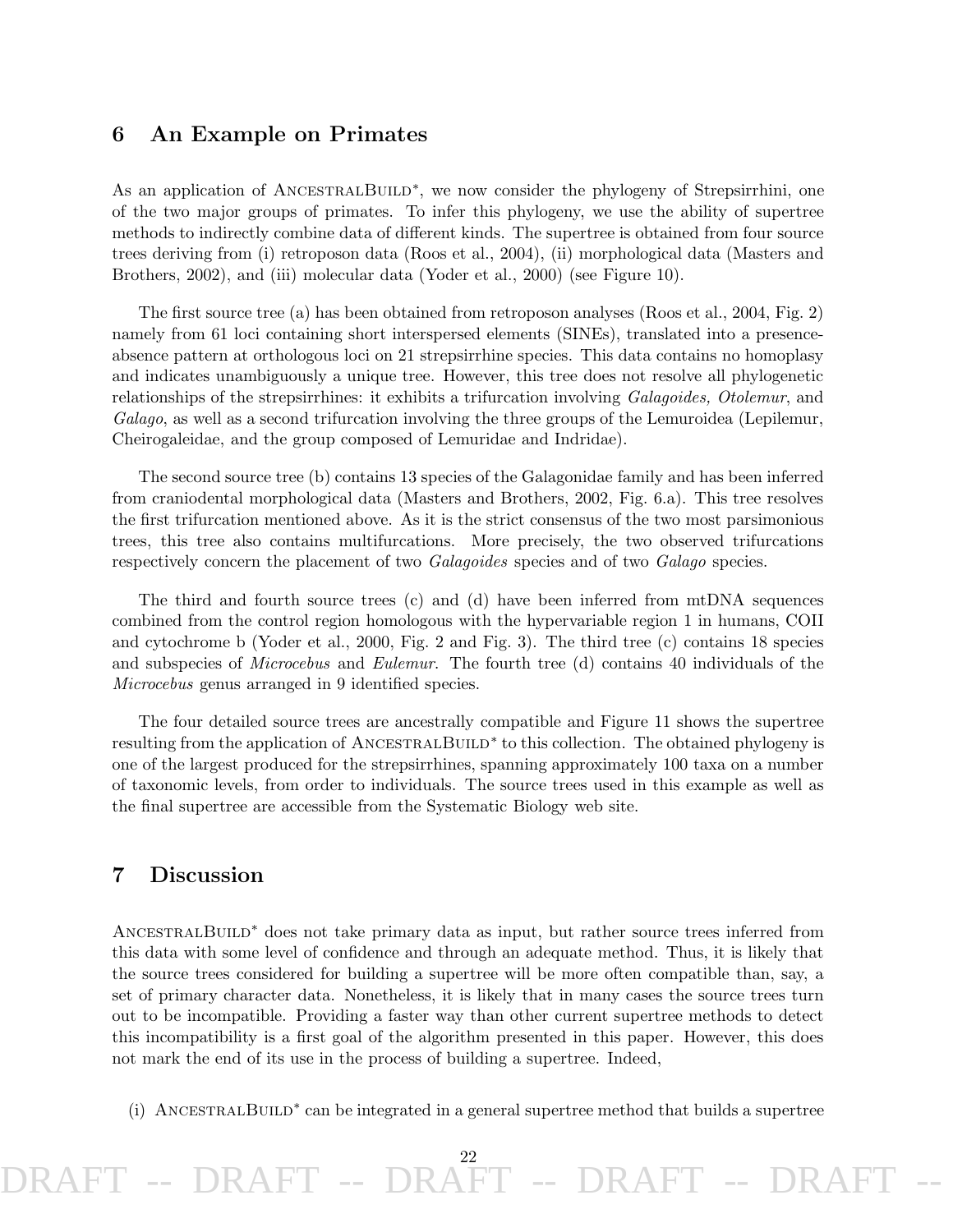

Figure 10: Four source trees of Strepsirrhini, one of the two major groups of primates. These source trees are derived from retroposon, morphological, and molecular data.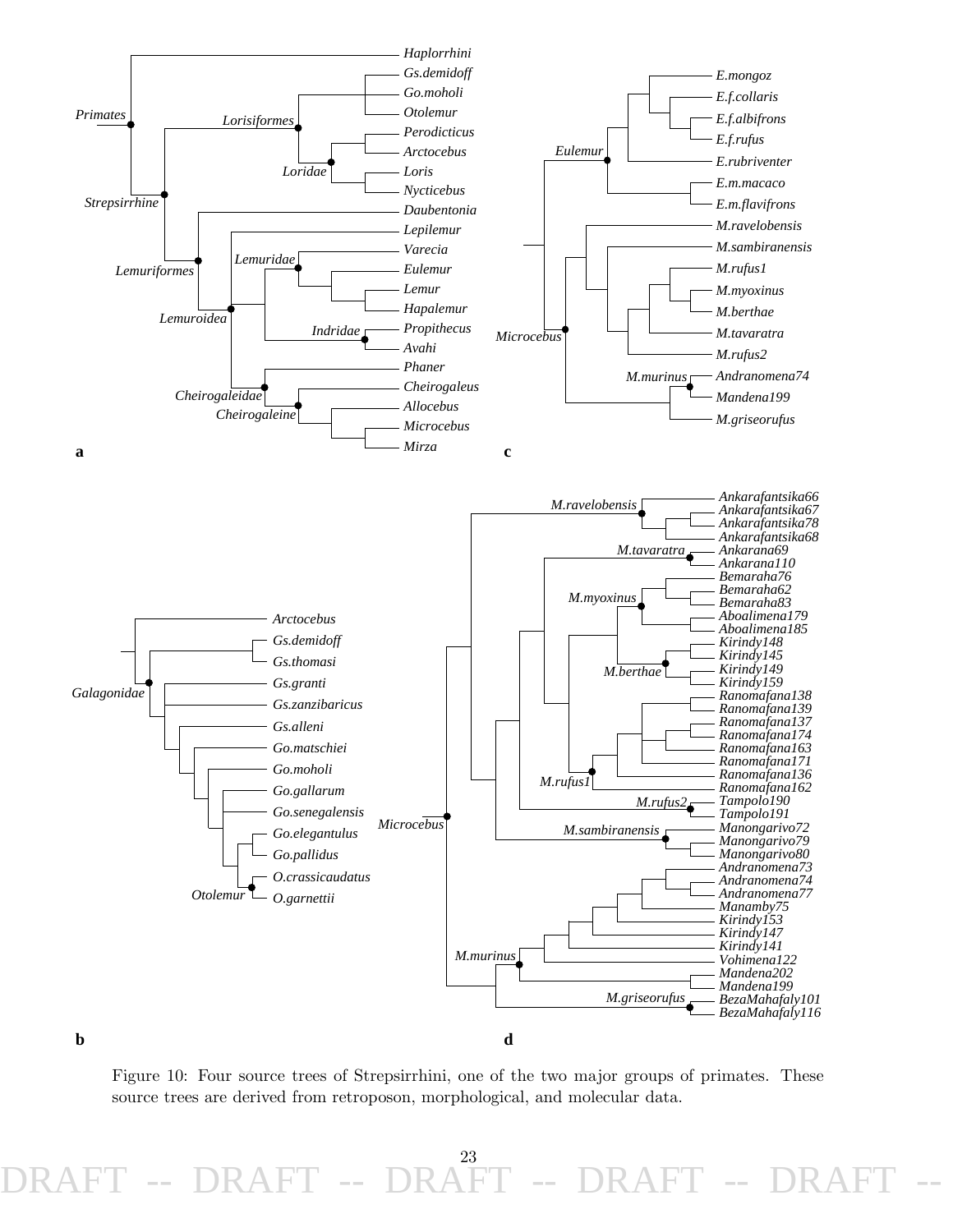

Figure 11: Supertree of the strepsirrhines resulting from four compatible source trees, inferred from retroposon, morphological, and molecular data. This phylogeny demonstrates the ability of ANCESTRALBUILD<sup>∗</sup> to deal with rooted semi-labelled trees spanning many different taxonomic levels, from individuals (e.g., 66-Ankarafantsika) to order (i.e., Primates).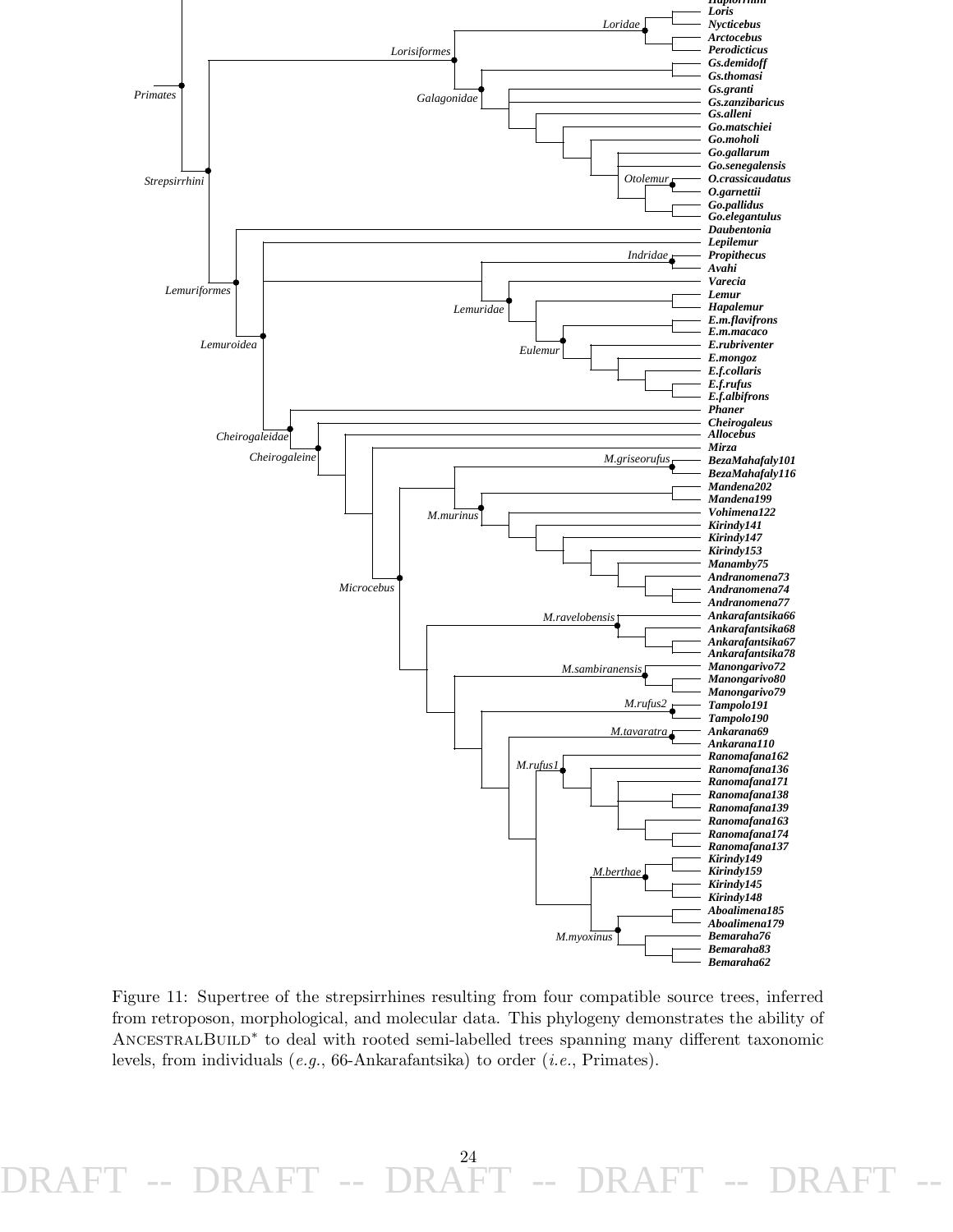by resolving incompatibilities in the source trees.

(ii) Moreover, AncestralBuild<sup>∗</sup> as a whole can be used repeatedly to identify compatible subsets of the set of source trees or parts of the source trees that are compatible. The resulting compatible subsets or parts are then combined into a supertree using ANCESTRALBUILD<sup>\*</sup>.

We indicate below some hints in both these directions.

## 7.1 Integration of ANCESTRALBUILD<sup>\*</sup> in a general supertree method

As stated in the introduction, consistency is an attractive property for any supertree method. Thus, in constructing a general supertree method (that is, one that always outputs a tree regardless of the compatiblility of the source trees), deciding compatibility is an integral part of the method. Currently, it seems that the only general supertree methods for rooted semi-labelled trees is given in Daniel and Semple (2005). In this paper, the authors describe a general supertree method that allows for the possibility of variants. This method, called NESTEDSUPERTREE, extends ANCESTRALBUILD, and thus ANCESTRALBUILD<sup>∗</sup>. If the source trees are compatible, then it outputs a supertree that ancestrally displays each of these trees. On the other hand, if the source trees are not compatible, then at some iteration there are no nodes that have indegree zero and no incident edges. By making an appropriate choice of nodes to delete, NESTEDSUPERTREE, or more particularly one of its variants, resolves this and continues on, eventually returning a supertree with several desirable features including the following:

- (i) ancestrally displaying every rooted binary semi-labelled trees that is ancestrally displayed by each of the source trees;
- (ii) independent of the order in which the source trees are listed.

We also remark that NESTEDSUPERTREE runs in polynomial time and allows for the source trees to be weighted. Such weights, irrelevant for deciding compatiblity (and thus ignored by ANCESTRALBUILD), can really help to arbitrate the conflicts between incompatible source trees.

The progress made in this paper on the running time of ANCESTRALBUILD improves the practicality of general supertree methods for nested taxa such as NESTEDSUPERTREE.

## 7.2 Repeated use of ANCESTRALBUILD<sup>\*</sup> in the production of a supertree

Despite the exactness ANCESTRALBUILD<sup>\*</sup>, it can still be used to build a supertree from incompatible source trees. Two ways are highlighted below.

• Finding a subset of the source trees that are compatible. Given an incompatible collection  $P$  of source trees, finding a maximum-sized subset of trees in  $P$  that are compatible is an NP-hard task (Bryant, 1997). However, heuristic methods can be easily

DRAFT -- DRAFT -- DRAFT -- DRAFT -- DRAFT -- DRAFT -- DRAFT -- DRAFT -- DRAFT -- DRAFT -- DRAFT -- DRAFT -- DRAFT -- DRAFT -- DRAFT -- DRAFT --

25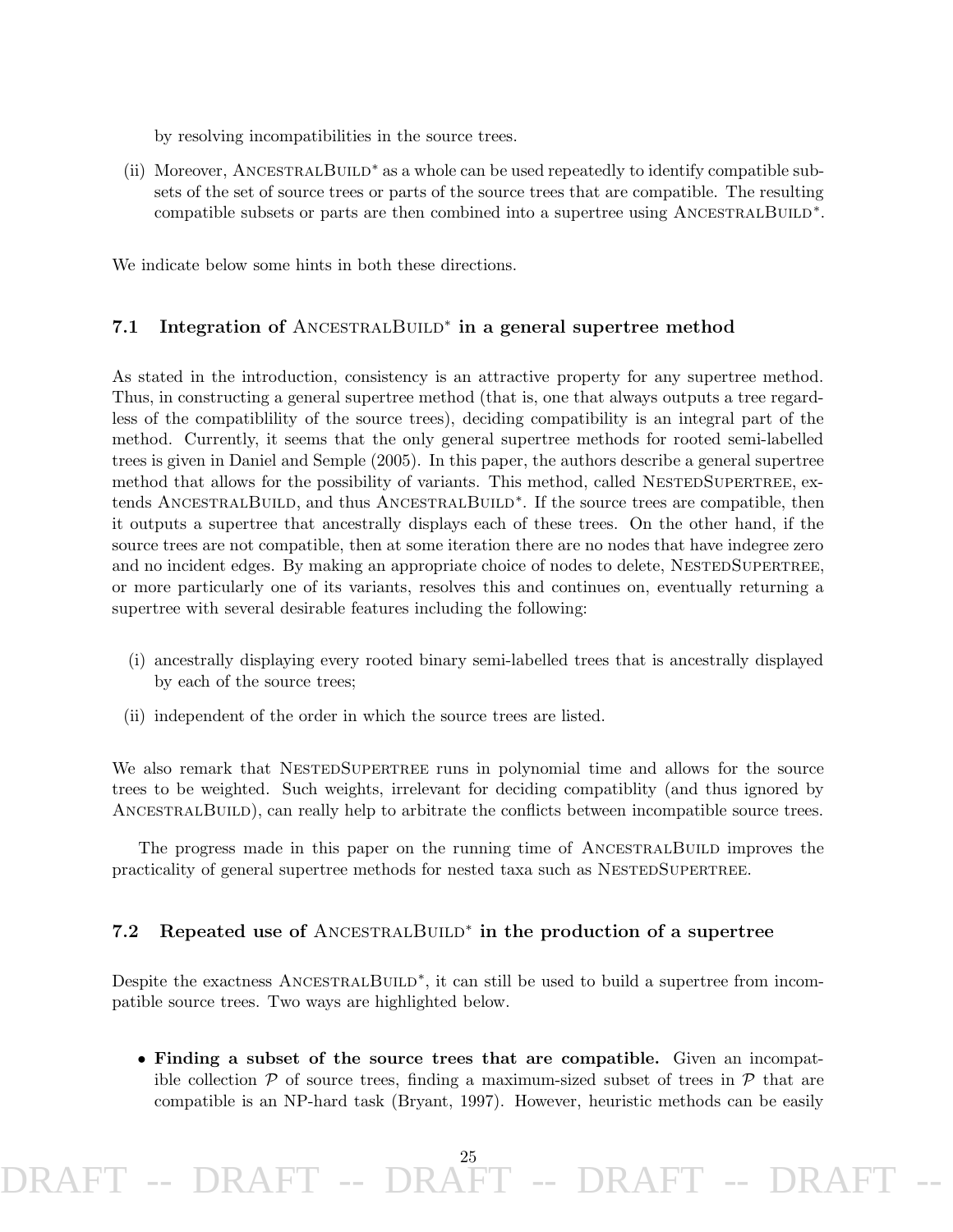implemented: (i) rank all trees in  $P$  according to their size, or to some confidence value on the trees  $(e,q)$ , bayesian posterior probabilities) or in the primary data set from which they were obtained; (ii) build a compatible collection  $\mathcal{P}' \subseteq \mathcal{P}$  in the following way: starting from the best ranked tree, consider each source tree of  $P$  successively and add it to  $P'$  if it forms a compatible collection with the trees already in  $\mathcal{P}'$ , which is checked by ANCESTRALBUILD<sup>\*</sup>. At the end of the process,  $\mathcal{P}'$  is a subset of compatible source trees, a supertree of which is provided by the final call to  $\Lambda$ NCESTRALBUILD<sup>\*</sup>.

• Finding parts of the source trees that are compatible. Usually, source trees result from an extensive analysis of primary data and their clades are provided with associated confidence values, such as bootstrap values or bayesian posterior probabilities. As a first approximation, we may assume that these confidence values are representative in some sense of the correctness of the corresponding clades (see e.g. Berry and Gascuel  $(1996)$ ) for a discussion). Thus, when source trees are incompatible, a reasonable option is to first put into question the clades of the source trees that display the least support from the data. This suggests an intuitive and simple scheme to remove conflicts from the source trees by collapsing some of the clades from consideration: Let  $\mathcal O$  be the list of support values for clades of the source trees, sorted by increasing order of confidence. Note that a clade appearing in different trees with different confidence values can be accounted for by resorting to suitable weighting schemes. Collapse clades of the source trees whose support value is equal to the first value of  $\mathcal O$  and remove that value from the list. Then iterate until the modified source trees are compatible. Compatibility is checked every time by using ANCESTRALBUILD<sup>∗</sup>, the final call providing a supertree from the collection of modified trees.

### Acknowledgments

The authors are grateful to E. Douzery and P.-H. Fabre for indicating studies on the strepsirrhine evolution used in this paper and for verifying our findings.

We thank Olaf Bininda-Emonds, Rod Page, Gabriel Valiente, and an anonymous referee for their valuable comments.

The first author was supported by the Act. Incit. Inf.-Math.-Phys. en Biol. Mol. [ACI IMP-Bio] and the Act. Inter. Incit. Région. [BIOSTIC-LR]. The second author was supported by the New Zealand Marsden Fund and a University of Canterbury Erskine Grant. This work was done while the second author was a Visiting Professor at the Université of Montpellier II.

## References

- Aho, A. V., Y. Sagiv, T. G. Szymanski, and J. D. Ullman. 1981. Inferring a tree from lowest common ancestors with an application to the optimization of relational expressions. SIAM J. Comput. 10:405–421.
- Berry, V. and O. Gascuel. 1996. On the interpretation of bootstrap trees: appropriate threshold of clade selection and induced gain. Mol. Biol. Evol. 13:999–1011.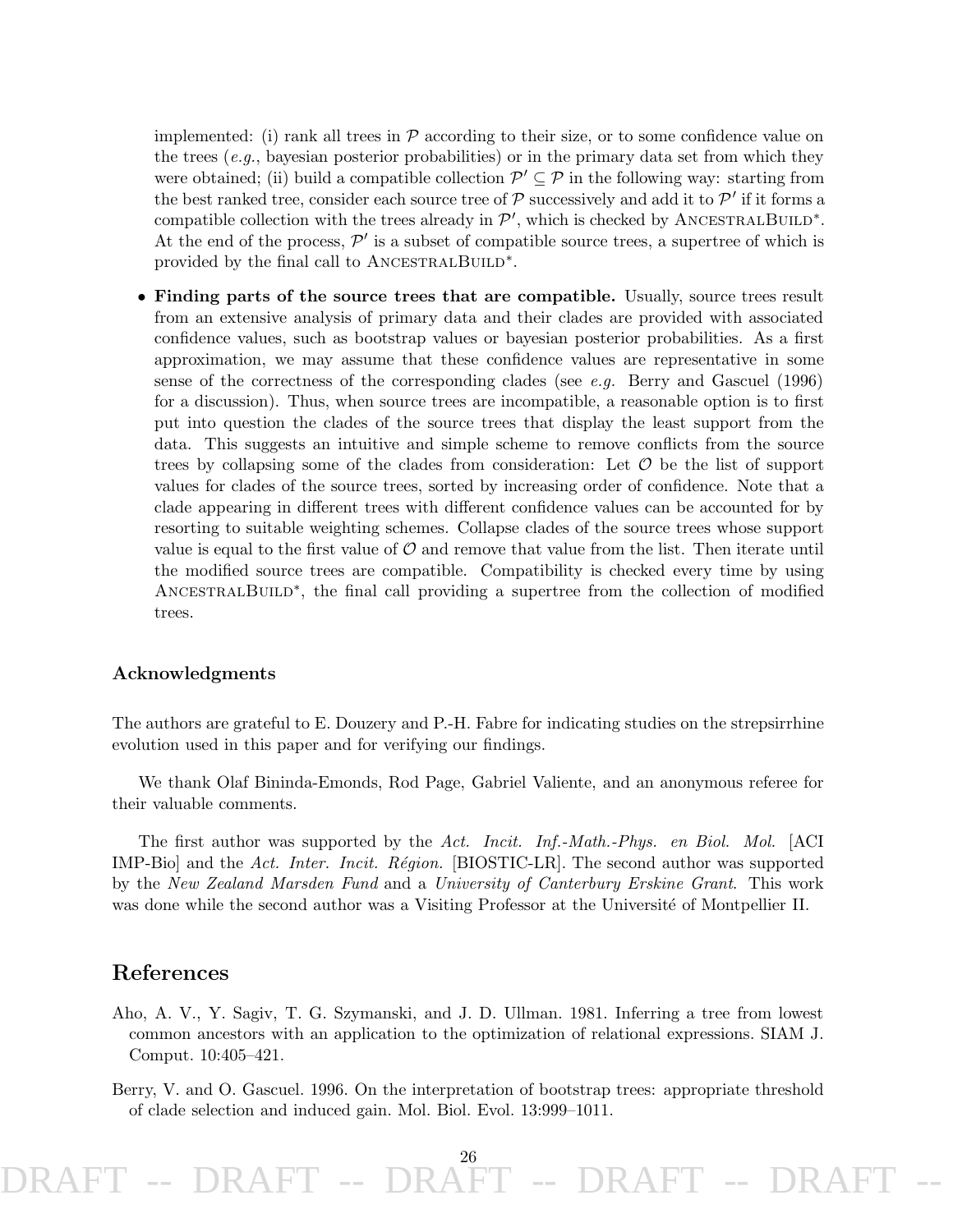- Bininda-Emonds, O. R. P., ed. 2004. Phylogenetic supertrees: combining information to reveal the Tree of Life. Kluwer, Dordrecht.
- Bordewich, M., G. Evans, and C. Semple. 2005. Extending the limits of supertree methods. Ann. of Comb. (in press) .
- Bryant, D. 1997. Building trees, hunting for trees, and comparing trees: theory and methods in phylogenetic analysis. Ph.D. thesis University of Canterbury.
- Daniel, P. and C. Semple. 2004. Supertree algorithms for nested taxa. Pages 151–171 in Phylogenetic supertrees: combining information to reveal the Tree of Life (O. R. P. Bininda-Emonds, ed.). Kluwer, Dordrecht.
- Daniel, P. and C. Semple. 2005. A class of general supertree methods for nested taxa. SIAM J. Discrete Math. (in press) .
- Even, S. and Y. Shiloach. 1981. An on-line edge deletion problem. Journal of the Association of Computing Machinery 28:1–4.
- Grünewald, S., M. Steel, and M. Swenson. 2005. Closure operations in phylogenetics. Tech. rep. University of Canterbury.
- Henzinger, M. R., V. King, and T. Warnow. 1999. Constructing a tree from homeomorphic subtrees, with applications to computational evolutionary biology. Algorithmica 24:1–13.
- Hibbett, D., R. H. Nilsson, M. Snyder, M. F. andJ Costanzo, and M. Shonfeld. 2005. Automated phylogenetic taxonomy: an example in the homobasidiomycetes (mushroom-forming fungi). Syst.Biol. 54:660–668.
- Holm, J., K. de Lichtenberg, and M. Thorup. 1998. Poly-logarithmic deterministic fully-dynamic algorithms for connectivity, minimum spanning tree, 2-edge, and biconnectivity. Pages 78–89 in Proceedings of the 30th Annual ACM Symp. on Theory of Computing.
- Llabrés, M., J. Rocha, F. Rosselló, and G. Valiente. 2005. On the ancestral compatibility of two phylogenetic trees with nested taxa. Submitted .
- Masters, J. C. and D. J. Brothers. 2002. Lack of congruence between morphological and molecular data in reconstructing the phylogeny of the galagonoidae. American Journal of Physical Anthropology 117:79–93.
- Page, R. D. M. 2002. Modified mincut supertrees. Pages 537–552 in Second International Workshop on Algorithms in Bioinformatics (R. Guig and D. Gusfield, eds.) Springer.
- Page, R. D. M. 2004. Taxonomy, supertrees, and the tree of life. Pages 247–265 in Phylogenetic supertrees: combining information to reveal the Tree of Life (O. R. P. Bininda-Emonds, ed.). Kluwer, Dordrecht.
- Page, R. D. M. and G. Valiente. 2005. An edit script for taxonomy classifications. BMC Bioinformatics 6.
- Roos, C., J. Schmitz, and H. Zischler. 2004. Primate jumping genes elucidates strepsirrhine phylogeny. Proceedings of the National Academy of Sciences 29:10650–10654.

27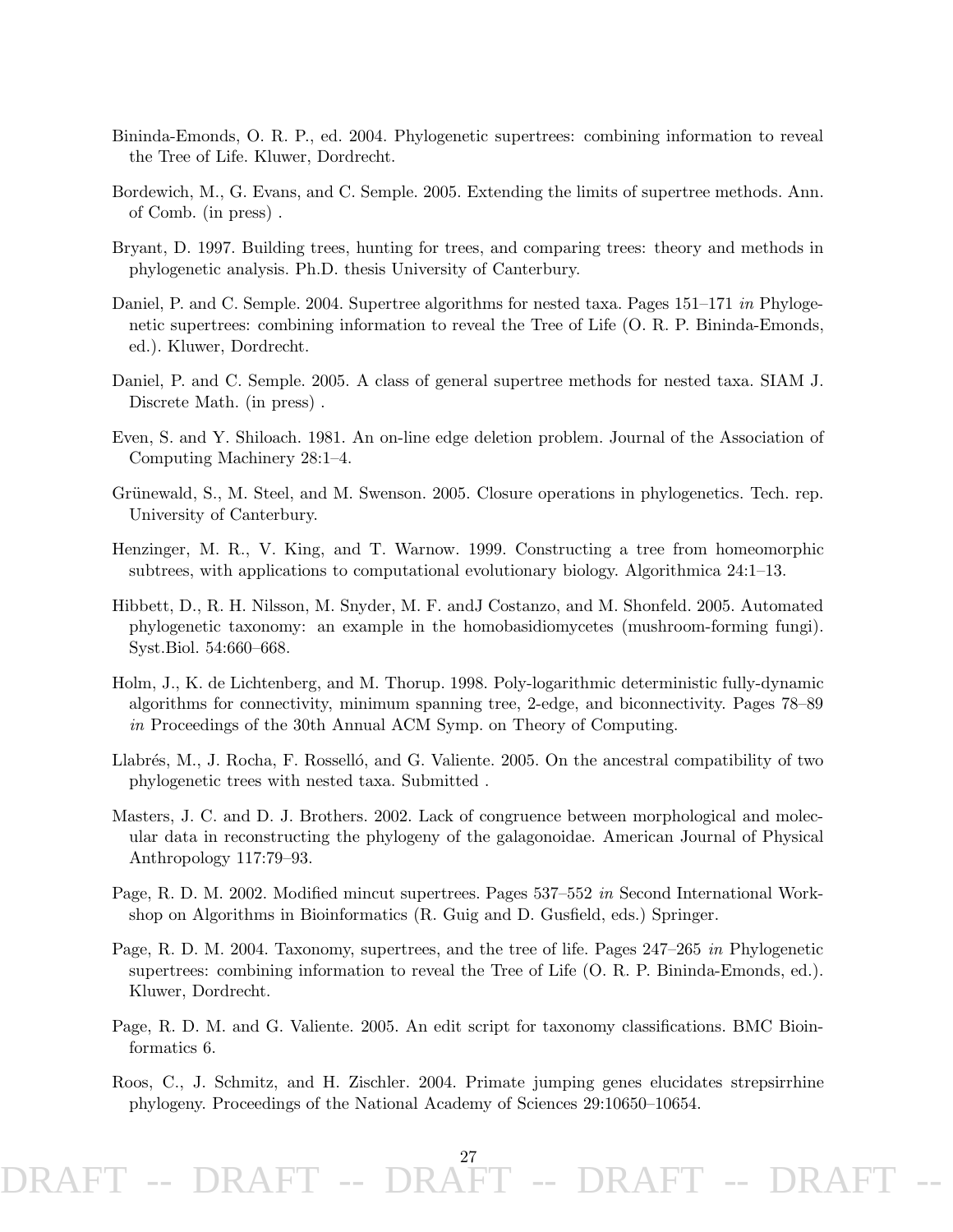- Sanderson, M. J., B. G. Baldwin, G. Bharathan, C. S. Campbell, D. Ferguson, J. M. Porter, C. V. Dohlen, M. F. Wojciechowski, and M. J. Donoghue. 1993. The growth of phylogenetic information and the need for a phylogenetic database. Syst. Biol. 42:562–568.
- Semple, C. and M. Steel. 2000. A supertree method for rooted trees. Discrete Appl. Math. 105:147–158.
- Semple, C. and M. Steel. 2003. Phylogenetics. Oxford University Press, Oxford.
- Yoder, A. D., R. M. Rasoloarison, S. M. Goodman, J. A. Irwin, S. Atsalis, M. J. Ravosa, and J. U. Ganzhorn. 2000. Remarkable species diversity in malagasy mouse lemurs (primates, microcebus). Proceedings of the National Academy of Sciences 97:11325–11330.
- Zaroliagis, C. D. 2002. Implementations and experimental studies of dynamic graph algorithms. Pages 229–278 in Experimental algorithms: from algorithm design to robust and efficient software vol. 2547 of Lect. Notes in Comput. Sci. Springer.

## A Correctness of ANCESTRALBUILD<sup>\*</sup>

To ease reading in the following proofs, we view a node  $\ell$  of a restricted descendancy graph that is not a most recent common ancestor label as a single-element set. Theorem 4.5 follows from Proposition 4.1 and Lemma A.2.

**Lemma A.1** Let  $P$  be a collection of rooted semi-labelled trees on X, and let  $P'$  be a collection of rooted fully-labelled trees that is obtained from  $P$  by adding most recent common ancestor labels. Let  $\mathcal{T}_1 \in \mathcal{P}'$ , and suppose that  $a, b \in \mathcal{L}(\mathcal{T}_1) \cap X$  such that a and b are not comparable in  $\mathcal{T}_1$ . If  $\ell \in \mathcal{L}(\mathcal{T}_1)$  is an ancestor label of both a and b in  $\mathcal{T}_1$ , then there is a path in  $C(\mathcal{P}')$  from a to b in which all nodes on this path are descendant labels of  $\ell$  in  $\mathcal{T}_1$ .

Proof. Without loss of generality, we may assume that  $\ell$  labels the root of  $\mathcal{T}_1$ . Furthermore, since for any element  $z \in \mathcal{L}(\mathcal{T}_1) \cap X$ , there is a path in  $C(\mathcal{P}')$  from z to any of its descendant labels in  $\mathcal{L}(\mathcal{T}_1) \cap X$ , we may also assume that  $\mathcal{L}(\mathcal{T}_1) \cap X$  bijectively labels the leaves of  $\mathcal{T}_1$ . This implies that  $\mathcal{T}_1$  has no degree-two nodes.

We prove the lemma by showing that, for any pair of elements x and y in  $\mathcal{L}(\mathcal{T}_1) \cap X$ , there is a path joining this pair in  $C(\mathcal{P}')$  with the property that all nodes on this path are in  $\mathcal{L}(\mathcal{T}_1) \cap X$ . The proof is by induction on the distance d from  $m \text{rca}_{\mathcal{I}_1}(x, y)$  to the root of  $\mathcal{I}_1$ . Suppose that the height of  $\mathcal{T}_1$  is h. If  $d = h - 1$ , then, by the definition of  $C(\mathcal{P}')$ , x and y are joined by an edge in  $C(\mathcal{P}')$  and so the result holds. Now assume that  $d = h - k$ , where  $2 \leq k \leq h$ , and that, for all pairs of elements, w and z say, in  $\mathcal{L}(\mathcal{T}_1) \cap X$  for which the distance from  $\arctan \mathcal{T}_1(w, z)$  to the root is greater than  $h - k$ , there is a path in  $C(\mathcal{P}')$  from w to z that only uses elements in  $\mathcal{L}(\mathcal{T}_1) \cap X$ .

Let  $\ell$  and  $\ell'$  be the ancestor labels of x and y in  $\mathcal{L}(\mathcal{T}_1)$  that label the sibling nodes of the node of  $\mathcal{T}_1$  corresponding to the most recent common ancestor of x and y. Then, by the induction assumption, there is a path in  $C(\mathcal{P}')$  from x to an element in  $\ell$  using just elements in  $\mathcal{L}(\mathcal{T}_1) \cap X$  and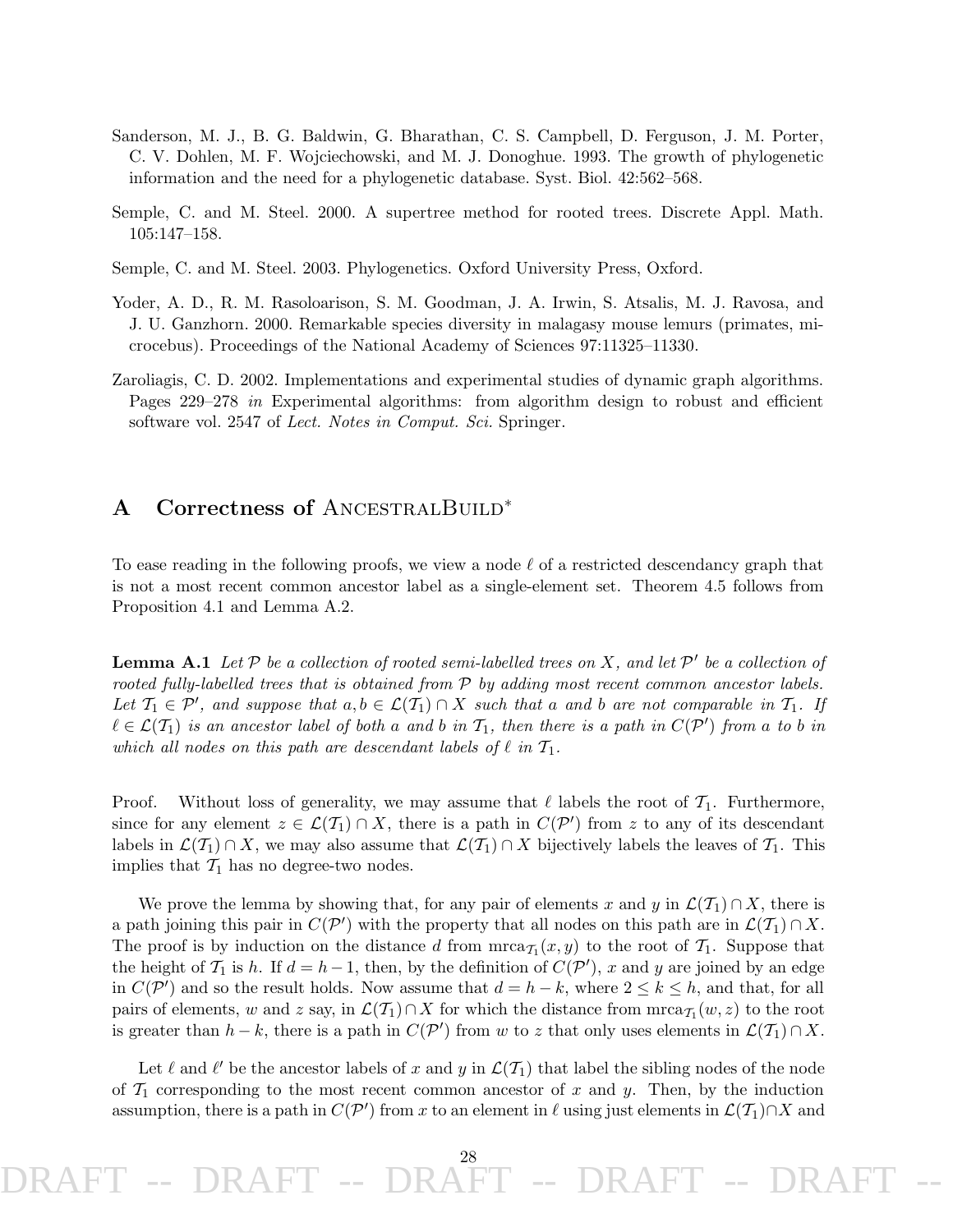there is a path in  $C(\mathcal{P}')$  from an element in  $\ell'$  to y using just elements in  $\mathcal{L}(\mathcal{T}_1) \cap X$ . Furthermore, by the definition of the edge set of  $C(\mathcal{P}')$ , there is an edge joining each element in  $\ell$  with each element in  $\ell'$  in  $C(\mathcal{P}')$ . Hence there is a path from x to y in  $C(\mathcal{P}')$  of the desired type. This completes the proof of the lemma.  $\Box$ 

**Lemma A.2** Let  $P$  be a collection of rooted semi-labelled trees on X, and let  $P'$  be a collection of rooted fully-labelled trees that is obtained from P by adding most recent common ancestor labels. Suppose that DESCENDANT<sup>\*</sup> is applied to  $D^*(\mathcal{P}')$  and  $C(\mathcal{P}')$ , and that at some iteration, i say,  $D_i$ and  $C_i$  are the inputted restrictions of  $D^*(\mathcal{P}')$  and  $C(\mathcal{P}')$ , respectively, with  $V(D_i) \cap X = V(C_i)$ and the following properties holding:

- (i) For all  $a, c \in X$ , there is a directed path of arcs in  $D_i$  from c to a with no element  $x \in X$ as a non-terminal node in this path if and only if there is a type  $(i)$  edge joining c and a in  $C_i$ .
- (ii) The set of type (ii) edges of  $C_i$  is the disjoint union of sibling edge sets. Furthermore, if  $e$ is an edge of  $D^*(\mathcal{P}')$  as a result of  $\mathcal{T}_1 \in \mathcal{P}'$ , then e is an edge in  $D_i$  if and only if each of the edges in the sibling edge set of e relative to  $\mathcal{T}_1$  are in  $C_i$ .

Let  $S_0$  denote the set of nodes of  $D_i$  with indegree zero and no incident edges. Then, in reference  $to$  DESCENDANT<sup>\*</sup>,

- (I) After Step  $\mathcal{S}(a)$  is completed, if  $\mathcal{S}_1, \mathcal{S}_2, \ldots, \mathcal{S}_k$  are the node sets of the arc components of  $D_i\setminus S_0$ , then  $S_1 \cap X, S_2 \cap X, \ldots, S_k \cap X$  are the node sets of the blue components of  $C_i \backslash (\mathcal{S}_0 \cap X)$ .
- (II) Before Step  $3'(c)$  is performed, an edge  $e = \{\ell, \ell'\}$  of  $D_i \backslash S_0$  joins two arc components if and only if, for each sibling edge set of e, each edge in this set is coloured red and joins two blue components in  $C_i \backslash (S_0 \cap X)$  with the labels in  $\ell$  in one blue component and the labels in  $\ell'$  in the other blue component.
- (III) After Step  $\mathcal{S}(c)$  is completed, for each arc component of  $D_i \backslash \mathcal{S}_0$  and the corresponding blue component of  $C_i \setminus (S_0 \cap X)$ , (i) and (ii) still hold.

Proof. We first prove (I). As every directed path in  $D_i\setminus\mathcal{S}_0$  must end with an element of X, it follows that, for all i, we have that  $S_i \cap X$  is non-empty.

Let U be the node set of a blue component of  $C_i\setminus (S_0 \cap X)$ . Let a and b be nodes in U, and suppose that  $a$  and  $b$  are joined by a blue edge. Then either

29

- (a) b is an ancestor of a or a is an ancestor of b in some tree in  $P$ , or
- (b)  $\{a, b\}$  is an element of a sibling edge set of an edge, e say, in  $D(\mathcal{P}')$ .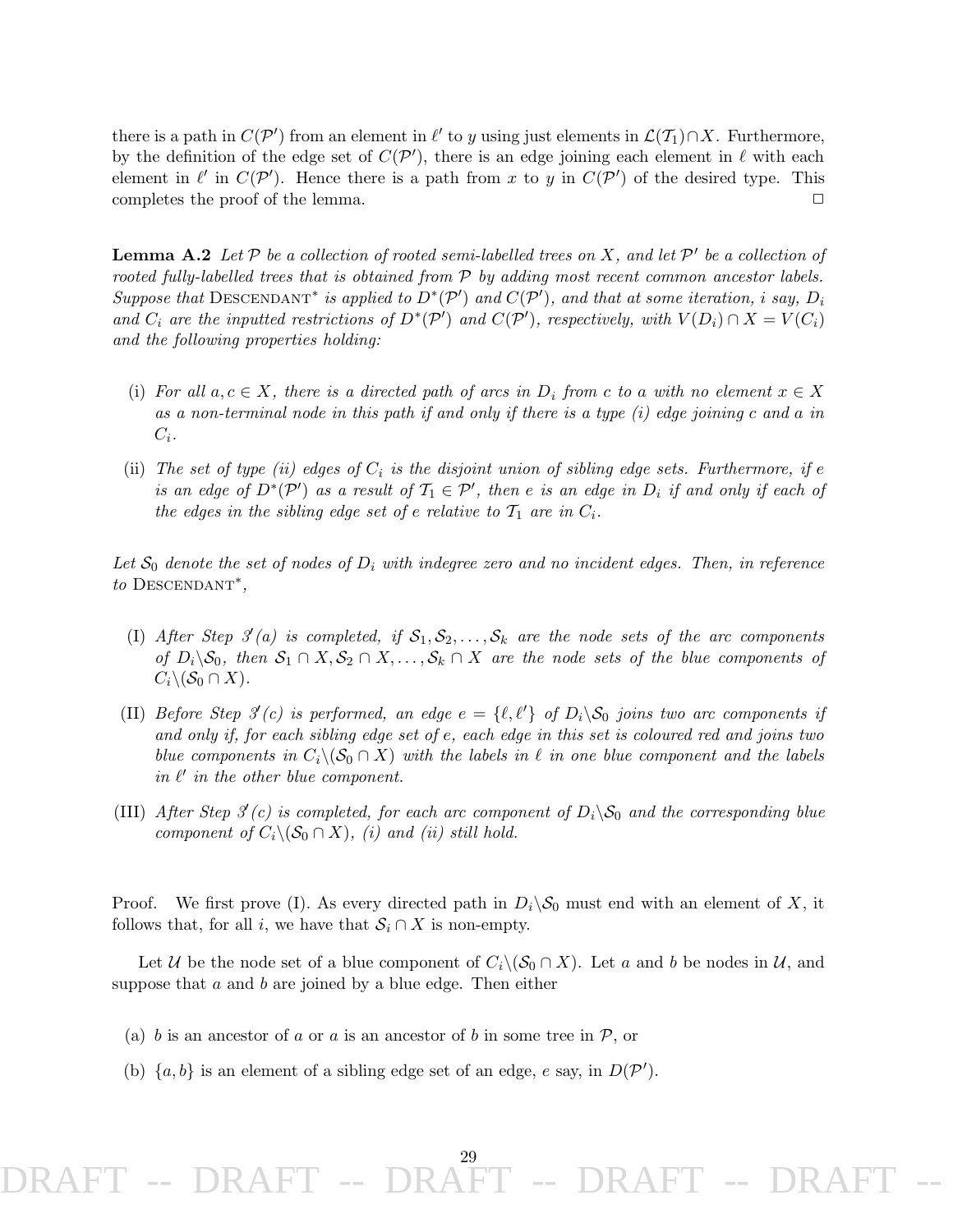Since  $D_i$  and  $C_i$  satisfy (i), it follows that in case (a), there is either a directed path from b to a or a directed path from a to b in  $D_i\setminus\mathcal{S}_0$ . In both cases, a and b are in the same arc component of  $D_i\setminus\mathcal{S}_0$ . If (b) holds, then, by (ii), e appears in  $D_i\setminus\mathcal{S}_0$ . Furthermore, as  $\{a, b\}$  is blue, the parent node of  $\{a, b\}$  in  $D_i$  is not an element of  $S_0$ . It follows that, in  $D_i \backslash S_0$ , there is an arc from this parent node to one end of  $e$  and an arc from this parent node to the other end of  $e$ . In particular, this means that a and b are in the same arc component of  $D_i\setminus\mathcal{S}_0$ . It now follows that U is a subset of the node set of some component,  $S_j$  say, of  $D_i$ .

To complete the proof, we next show that  $S_i \cap X$  is not the (disjoint) union of the node sets of two or more blue components of  $C_i\setminus (S_0\cap X)$ . To see this, assume that this happens. Then, in the arc component of  $D_i \backslash S_0$  whose node set is  $S_i$ , there is a path of arcs (not necessarily a directed path) from a node c that is in the node set of one blue component of  $C_i\setminus(\mathcal{S}_0 \cap X)$  to a node d that is in the node set of another blue component of  $C_i\setminus (S_0 \cap X)$ . Without loss of generality, we may assume that amongst all such pairs of blue components in  $C_i\setminus (S_0 \cap X)$  and pairs of elements of X this path is of minimum length. By minimality, apart from  $c$  and  $d$ , there are no other elements of  $X$  on this path. But then each of the non-terminal nodes on this path are elements in  $\mathcal{L}(\mathcal{P}') - X$ . Since each of these labels across all trees in  $\mathcal{P}'$  are distinct, we deduce that each of these labels come from the same tree,  $\mathcal{T}_1$  say, in  $\mathcal{P}'$ . If d is an ancestor of c or c is an ancestor of d in  $\mathcal{T}_1$ , it follows by the minimality condition that  $\{c, d\}$  is a blue edge in  $C_i\setminus(\mathcal{S}_0 \cap X)$ ; a contradiction. So assume that c and d are non-comparable in  $\mathcal{T}_1$ . By considering the directions of the arcs in the path of directed edges between c and  $d$ , it is easily seen that one node on this path,  $\ell$  say, is an ancestor label of both c and d in  $\mathcal{T}_1$ . Since the node  $\ell$  appears in  $D_i\setminus\mathcal{S}_0$ , it follows by the fact that  $V(D_i) \cap X = V(C_i)$  that each of its descendant labels in  $\mathcal{L}(T_1) \cap X$  are in  $C_i\backslash(\mathcal{S}_0 \cap X)$ . From Lemma A.1, we now deduce that there is a path of blue edges in  $C_i\backslash(\mathcal{S}_0 \cap X)$ from c to d, and so c and d are in the same blue component of  $C_i\setminus(\mathcal{S}_0 \cap X)$ . This contradiction completes the proof of (I).

To prove (II), first suppose that before Step 3'(c) is performed  $e = \{ \ell, \ell' \}$  is an edge of  $D_i \backslash \mathcal{S}_0$ joining two arc components. Then no parent node of any sibling edge set of  $e$  is in the node set of  $D_i\setminus\mathcal{S}_0$  and so, if it exists, every edge in each of these sets is coloured red in  $C_i\setminus(\mathcal{S}_0 \cap X)$ . Since  $\{\ell, \ell'\}$  is an edge of  $D_i \backslash \mathcal{S}_0$ , every element in  $\ell \cup \ell'$  is in the node set of  $C_i \backslash (\mathcal{S}_0 \cap X)$  and so, by (ii), we deduce that all such edges exist. Now consider the elements in  $\ell$ . If  $\ell$  is a singleton, then, trivially, the labels in  $\ell$  are in a single arc component. Therefore, assume that  $\ell$  contains two labels x and y. Then  $\ell$  corresponds to the most recent common ancestor of x and y in some tree in  $\mathcal{P}'$ . It follows that x and y are in the same arc component of  $D_i \backslash \mathcal{S}_0$ . Applying the same arguments to  $\ell'$  and using (I), we deduce one direction of (II).

For the converse of  $(II)$ , suppose that, for each sibling edge set of e, each of the edges in this set are coloured red and join two blue components in  $C_i\setminus (S_0 \cap X)$  with the labels in  $\ell$  in one blue component and the labels in  $\ell'$  in the other blue component. Then it is immediate from (I) that  $\{\ell, \ell'\}$  joins two arc components in  $D_i \backslash \mathcal{S}_0$ . This completes the proof of (II).

For (III), consider a component D of  $D_i\setminus S_0$  and the corresponding component, C say, of  $C_i\setminus(\mathcal{S}_0\cap X)$ . First assume that there is a directed path of arcs in D from c to a with no element  $x \in X$  as a non-terminal node. Then, as  $c \notin \mathcal{S}_0$ , we have that c and a are elements of C. Since (i) holds for  $D_i$  and  $C_i$ , it immediately follows there is an arc joining c and a in C. A similar argument shows that the converse also holds. Thus  $D$  and  $C$  satisfy (i).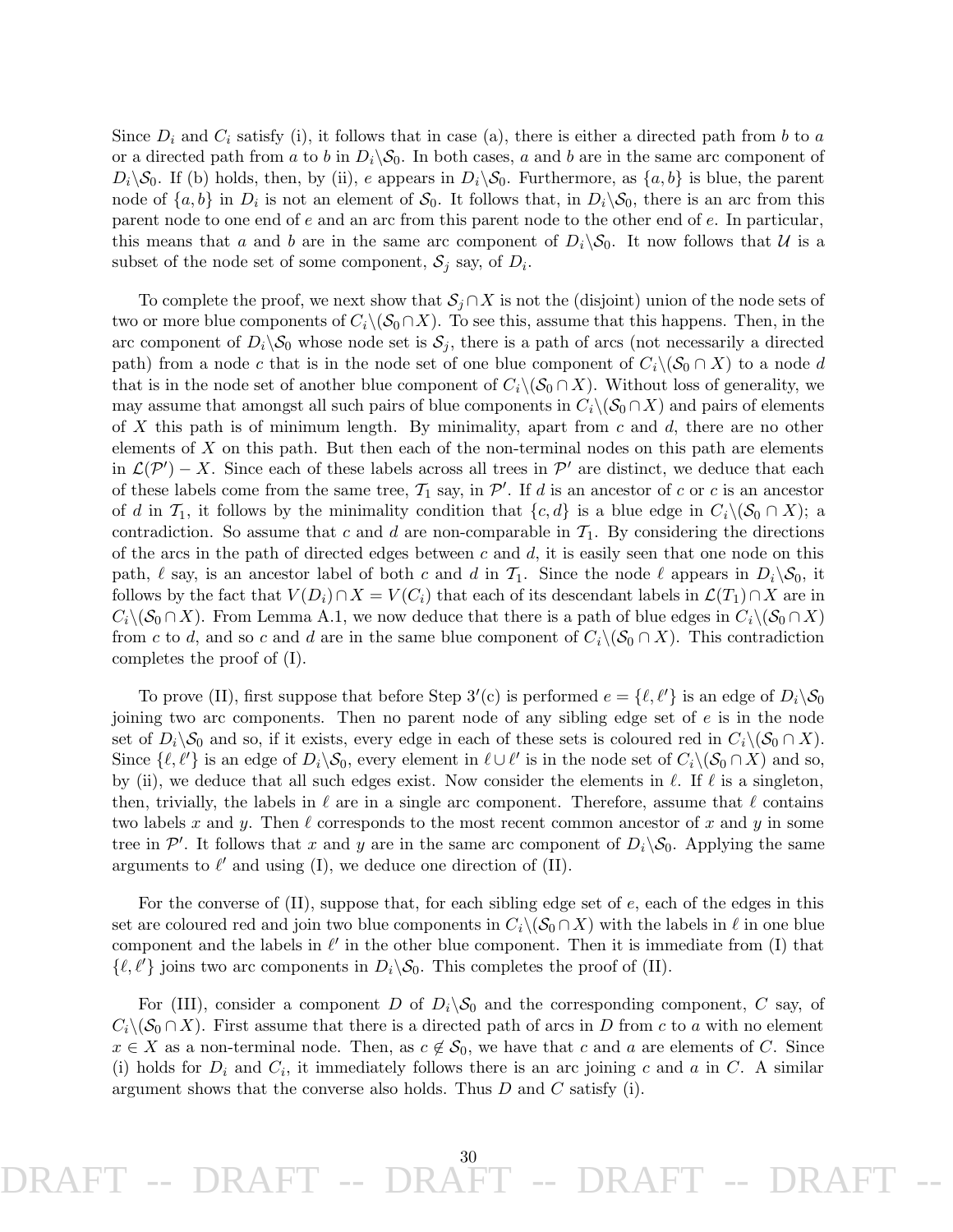Now consider (ii) in the statement of the lemma. First observe that, as the type (ii) edges of  $C_i$  is the disjoint union of sibling edge sets, it follows by  $(II)$  and the way in which type (ii) edges of  $C_i$  and edges of  $D_i$  are deleted that the type (ii) edges of C is the disjoint union of sibling edge sets. Now assume that e is an edge in D with ends  $\ell$  and  $\ell'$ . Then, by the construction of  $D^*(\mathcal{P}')$ , it follows that  $\ell \cup \ell'$  is a subset of the node set of D. As all of the elements in  $\ell \cup \ell'$  are in X, we deduce by (I) that  $\ell \cup \ell'$  is a subset of the node set of C. Since (ii) holds for  $D_i$  and  $C_i$ , it follows that each of the edges in the sibling edge sets of  $e$  are in  $C$ . A similar argument shows that the converse also holds.  $\Box$ 

## B Implementation Details

We give here a description of ANCESTRALBUILD<sup>\*</sup> that is more tuned towards implementation. Data structures maintained throughout the algorithmic process are first detailed, then a pseudocode details their precise interactions in the DESCENDANT<sup>\*</sup> subroutine.

### B.1 Data structures

 $C(\mathcal{P}')$  is a graph with node set X and whose edges can be one of two colours (blue or red). The nodes of  $C(\mathcal{P}')$  are stored in an adjacency list. For each node v, we store its blue neighbours (*i.e.*, the nodes connected to v by a blue edge) in a doubly-linked list  $B(v)$  and its red neighbors in a doubly-linked list  $R(v)$ . These neighbour relations code for the edges of  $C(\mathcal{P}')$ . Note that an edge  $\{u, v\}$  of a given color, say blue, is represented twice, because both  $u \in B(v)$  and  $v \in B(u)$ .

 $D^*(\mathcal{P}')$  is a mixed graph with node set  $\mathcal{L}(\mathcal{P}')$ . For each node of  $D^*(\mathcal{P}')$ , we store its indegree, its list of out-going arcs, and the list of nodes to which it is connected by an edge. For each node, we also maintain a list of pointers to the sibling edges of which it is parent. For each sibling edge of  $D^*(\mathcal{P}')$ , we also maintain a list of pointers to the corresponding (one to four) edges in  $C(\mathcal{P}')$ . This pointer is doubled so that these edges in  $C(\mathcal{P}')$  know in constant time their corresponding sibling edge in  $D^*(\mathcal{P}')$ . Thus, changing in  $C(\mathcal{P}')$  the colour of sibling edges  $\{u, v\}$  of a node  $x \in D^*(\mathcal{P}')$  is done in constant time for each edge (recall that  $B(v)$ , and similarily  $B(u)$ , is a doubly-linked list, so that removing a pointed element out of it and putting it in  $R(v)$  is done in constant time).

 $numC$  is a table indicating for each node s in  $C(\mathcal{P}')$  the number of its current blue component in  $C(\mathcal{P}')$ . Initially, all elements belong to the same component (without loss of generality, we may assume that  $C(\mathcal{P}')$  is initially connected).

Comp is a table storing the blue components of  $C(\mathcal{P}')$ . Each component is coded as a doublylinked lists of nodes of X and is stored in the entry of corresponding to its number.

S is a table, whose  $i^{th}$  entry,  $S_i$ , is the doubly-linked list of nodes of the  $i^{th}$  arc component that have indegree 0 and no incident edge. If such a node of  $D^*(\mathcal{P}')$  has a label in X, then there is a link between this node in  $\mathcal{S}_i$  and the corresponding node of  $C(\mathcal{P}')$  stored in the list Comp<sub>i</sub> which stores the nodes of the i<sup>th</sup> blue component. Thus, when a node of  $C(\mathcal{P}')$  is moved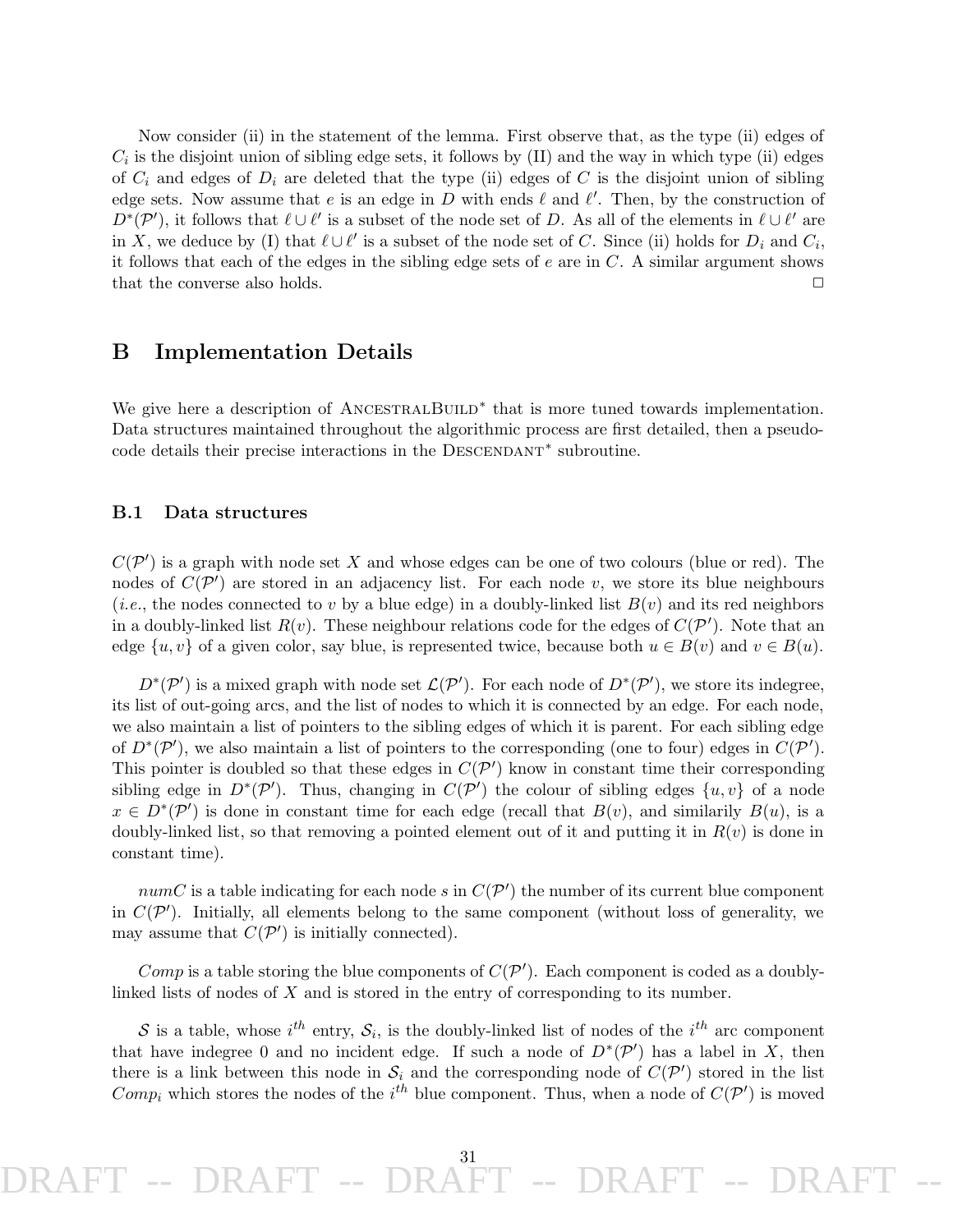from the  $i^{th}$  blue component to the  $j^{th}$  one (just created because of the deletion of an edge), the corresponding node of  $D^*(\mathcal{P}')$  moves from  $\mathcal{S}_i$  to  $\mathcal{S}_j$  in constant time.

 $L_C^{next}$  is the list of new blue components in  $C(\mathcal{P}')$  (corresponding to the new arc components in  $D^{\check{*}}(\mathcal{P}')$  created during the on-going execution of DESCENDANT<sup>\*</sup>.

A is the dynamic connectivity algorithm supporting deletion updates and connectivity queries.

## B.2 Pseudo-code for the Descendant<sup>\*</sup> subroutine

The heading of the subroutine is the following:

| Algorithm 1: DESCENDANT <sup>*</sup> $(D^*(\mathcal{P}'), C(\mathcal{P}'), n_0)$                                       |
|------------------------------------------------------------------------------------------------------------------------|
| <b>Input:</b> The descendancy graph $D^*(\mathcal{P}')$ , the component graph $C(\mathcal{P}')$ , and an arc compo-    |
| nent of $D^*(\mathcal{P}')$ to process indicated by its number $n_0$ .                                                 |
| <b>Result:</b> A tree with root labelled by $S_{n_0} \cap X$ displaying a part of $\mathcal{P}'$ , or the statement no |
| <i>possible labelling</i>                                                                                              |
| <b>1 if</b> $S_{n_0}$ is empty then return no possible labelling                                                       |
| <b>2</b> if $C_{n_0}$ contains only one node v then                                                                    |
| <b>return</b> the tree composed of one leaf with the label of $v$                                                      |

First note that the whole graphs  $D^*(\mathcal{P}')$  and  $C(\mathcal{P}')$  are indicated as formal parameters, and not part of them. Indeed, to avoid unnecessary copies of parts of these graphs, it is simpler that all calls to the subroutine access the same shared data structure. Each call to the subroutine has to work on a single arc component of  $D^*(\mathcal{P}')$  whose number  $n_0$  is inputted to the subroutine.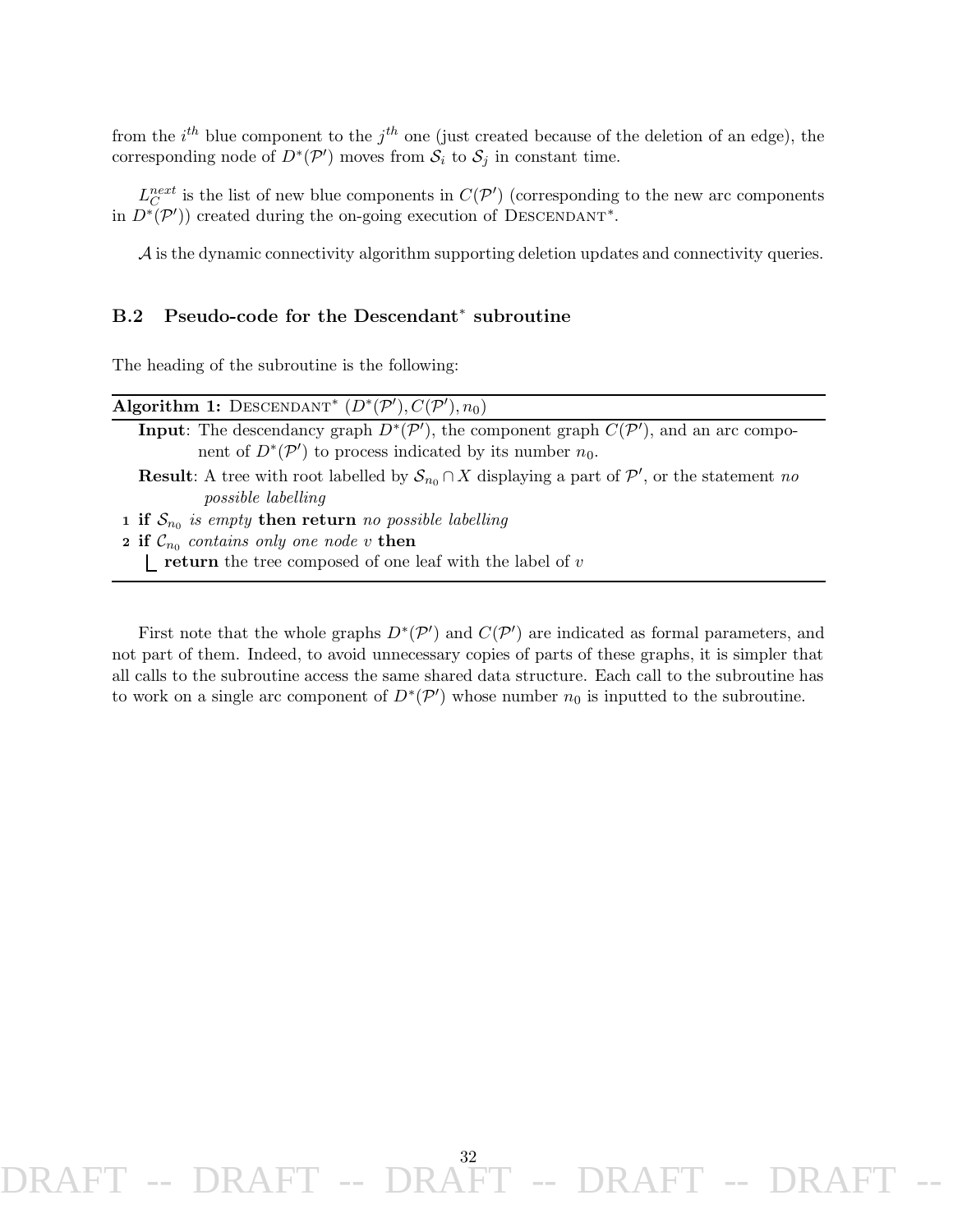$\mathbf{3}'(\mathbf{a})$ (i)  $\;L_{C}^{next}\leftarrow\emptyset\;;\;\mathcal{S}_{n_{0}}^{*}\leftarrow\emptyset\;;\;$ foreach  $s \in \mathcal{S}_{n_0}$  do delete s and every incident arc  $(s, x)$  in  $D^*(\mathcal{P}')$ ; if as a result, node  $x$  has indegree  $0$  (and no incident edge) then  $\mathcal{S}_{n_0}^* \leftarrow \mathcal{S}_{n_0}^* \cup \{x\}$  /\* for next call on this component \*/  $3'$ (a)(ii) foreach  $s \in \mathcal{S}_{n_0} \cap X$  do remove s from  $Comp_{numC(s)}$ ; foreach  $edge \{s, x\} \in C(\overline{\mathcal{P}'})$  do delete  $\{s, x\}$  from  $C(\mathcal{P}')$  and send to A the corresponding edge deletion update  $3'(\mathbf{a})$ (iii)  $L_{red} \leftarrow \emptyset$  /\* list of edges coloured red in  $C(\mathcal{P}')$  \*/; foreach  $s \in \mathcal{S}_{n_0}$  do let  $Sib(s)$  be the set of sibling edges whose parent is s; foreach  $e \in Sib(s)$  do let  $L_{(ii)}(e)$  be the sibling edge set of  $C(\mathcal{P}')$  corresponding to e; colour red all edges of  $L_{(ii)}(e)$  in  $C(\mathcal{P}')$ ;  $L_{red} \leftarrow L_{red} \cup L_{(ii)}(e)$  $\mathcal{S}_{n_0} \leftarrow \mathcal{S}^*_{n_0};$ 

Deleting nodes of  $\mathcal{S}_{n_0}$  from  $D^*(\mathcal{P}')$  can lead to other nodes of the  $n_0^{th}$  arc component to have indegree 0 (and no incident edge). However, these nodes are put aside (until the end of Step 3'(a)(iii)) in a list  $S_{n_0}^*$  and not directly in  $S_0$  to avoid confusion between the elements in that set at the beginning of the on-going call, and elements to be processed in the next recursive call for the same arc component.

Also recall that removing nodes from  $C(\mathcal{P}')$  at Step 3'(a)(ii) (namely, nodes in  $\mathcal{S}_{n_0} \cap X$ ) does not change the set of blue components of the graph.

3'(b) foreach  $edge \{a, b\} \in L_{red}$  do perform a deletion update in A for the edge  $\{a, b\}$ ; if  $A$  answers that a and b are in different components then  $C_a \leftarrow \{a\}$  and  $C_b \leftarrow \{b\};$ by examining blue edges in  $C(\mathcal{P}')$  connected to nodes of  $C_a$  and  $C_b$  alternatively, determine other nodes in these blue components, halting the process when the smallest component,  $C_a$  say, is fully discovered; Let  $n_c$  be the number of the new component; foreach  $x \in C_a$  do remove x from  $Comp_{numC(x)}$  and add it to  $Comp_{nc}$ ;  $numC(x) \leftarrow n_c$  $L_C^{next} \leftarrow L_C^{next} \cup \{C_a\}$ 

Step  $3'(b)$  identifies new blue components of  $C(\mathcal{P}')$  resulting from the red colouring given to

33